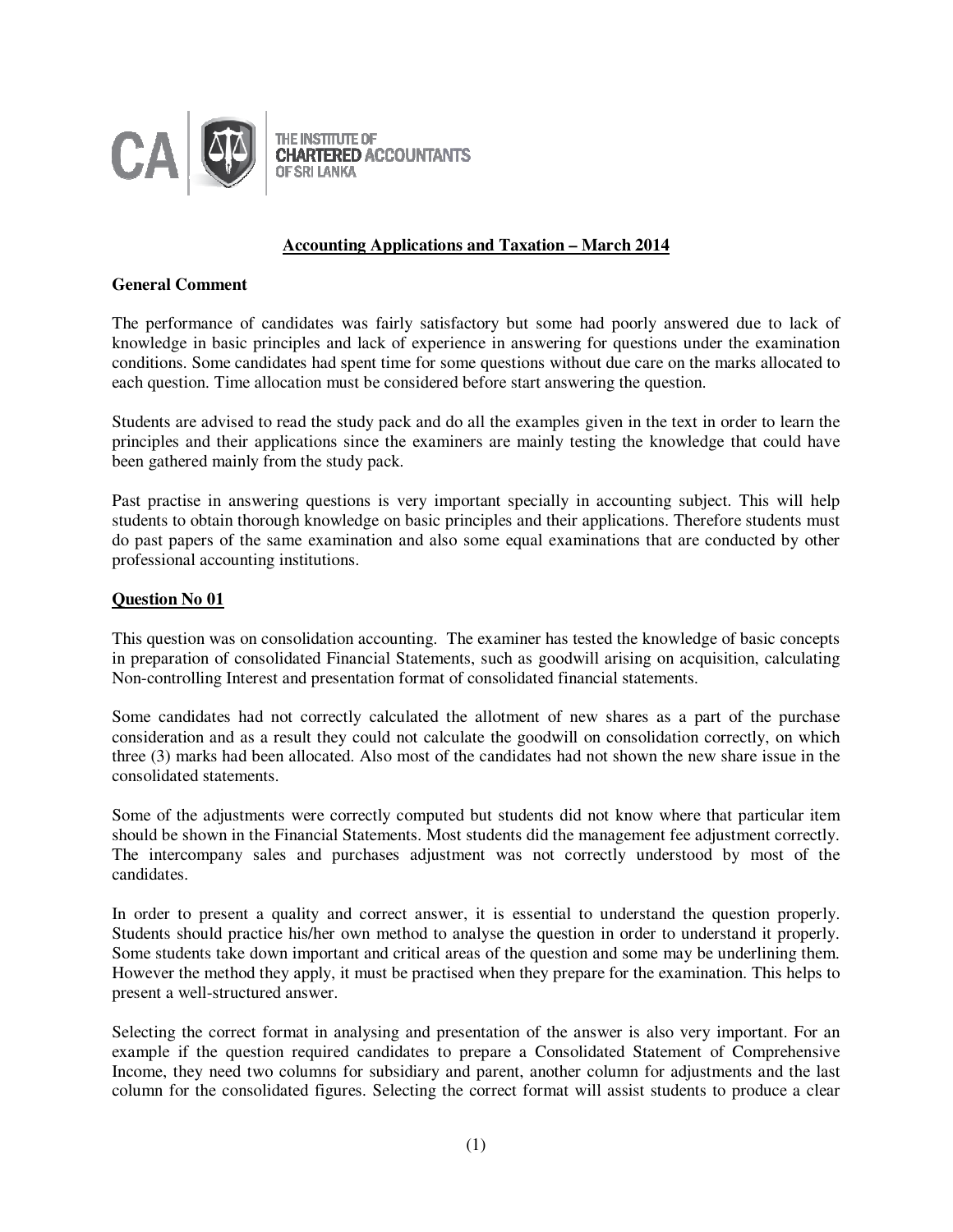and complete answer within the allocated time. Further this will help marking examiners also to give allocated marks to each point without any ambiguity.

Workings in arriving figures are very essential. Some candidates presented their answer without workings for which the marking examiner cannot give marks.

Students had wasted time by repeating the same adjustment over and over again. For an example the cost of capital account in "T form" and schedule form. Some students drew up the statement of equity and consolidated retained earning account of the parent company though these statements are not required to be prepared.

Few candidates had attempted the question with a plan and accordingly built up the answer. They had selected the correct format and presented the answer appropriately. They could avoid double work and managed their time effectively. They had presented relevant workings to the extent the examiner could to give marks to the correct figure.

# **Question No. 02**

Status of the answers of this question is similar to that of the previous examination. A fair number of candidates had satisfactorily answered and were well prepared for this question. An average candidate could earn more than half of the marks allocated.

Almost all the candidates had not correctly attempted to Differed Tax adjustment and showed a poor knowledge. Further they showed lack of knowledge on the expenditure to be taken to the acquisition of Patent Right and as a result its amortisation was incorrect. Legal and Professional Fee is incorrectly written off to the income statement instead amortising.

Impairment of Plant and Machinery was not correctly done by most of the candidates. Hence the impairment loss was incorrect and further the candidates were not aware its transfer to the relevant accounts.

The gain on part exchange of vehicle was not correctly computed due to lack of understanding of the accounting entry passed.

The general provision for doubt full debtors was incorrectly computed due to incorrect entry on specific provision.

A fair number of students are not yet aware the manner in which Financial Statements should be presented under SLFRSs. Some candidates still use terms such as Income Statement, Balance Sheet etc. when presenting Financial Statements. This has resulted candidates in loosing easy marks.

# **Question No. 03**

Most of the students were able to understand the question and plan the answer properly. Most of the answers were relevant to the question but instances were found where some candidates were confused with some areas such as part (i) (a) and (b). Instead of writing recognition criteria for current assets, candidates had written criteria for recognition of non- current assets for question (i) (a). In the question (i) (b) examiner required from candidates to highlight the treatments of contingent assets in A's book of accounts but had written treatments in B's book of accounts.

Some of the candidates have written very lengthy answers though the examiner expected only a short and precious answer. The allocated marks to each question provide guidance to students about the time they must spent for each question and the length of the answer expected from the candidates. In order to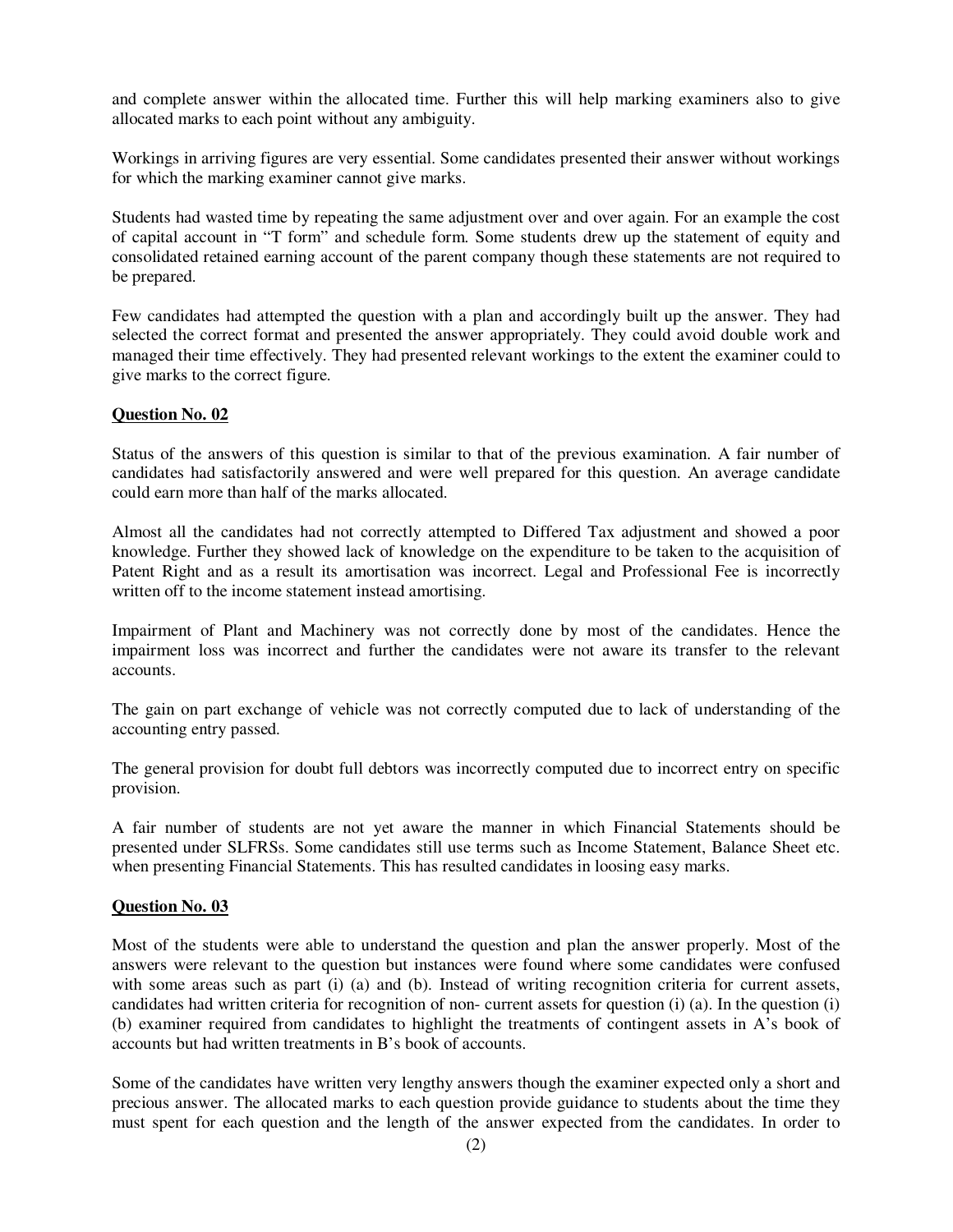improve these skills, students must practise more past papers before sitting the examination. This also assists students to be thorough with the subject area and the scope of the syllabus.

As a whole, this was an easy question and most of the candidates scored well. However the candidates could have been more benefitted, had they tackled this easy question satisfactorily.

# **Positive aspects of the answers**

# **Question No. 04**

- Almost all the candidates understood the requirement to compute the gross income tax payable and identify the tax credit available in respect of a resident individual who is a professional having income from different sources.
- The question was well answered with majority of the candidates displaying good application of skills in the construction of the structure and identifying the contents of an income tax computation of an individual.

E.g. the methodical approach adopted in the construction of the structure, and identification of the contents of the computation of income tax liability was commendable.

- All answers were relevant to the question.
- Majority of the candidates displayed sound knowledge of the adjustments tested in the question.

#### **Question No. 05**

- Majority of the candidates understood the requirement to compute the total divisible profits and other income, distribution thereof among the partners and the partnership tax payable.
- Almost all candidates furnished commendable answers displaying good computationskills by identifying allowable and disallowable items in the calculation of taxable profits of a partnership.
- Majority of the candidates displayed sound knowledge of the adjustments tested in the question.
- The question was well answered with a majority of the candidates displaying good application of skills.

# **Question No. 06**

All answers were relevant to the question.

#### **Question No. 07**

A good number of candidates have understood the requirement to compute the VAT(Value Added Tax) payable by a company engaged in the manufacture of products for export and local market.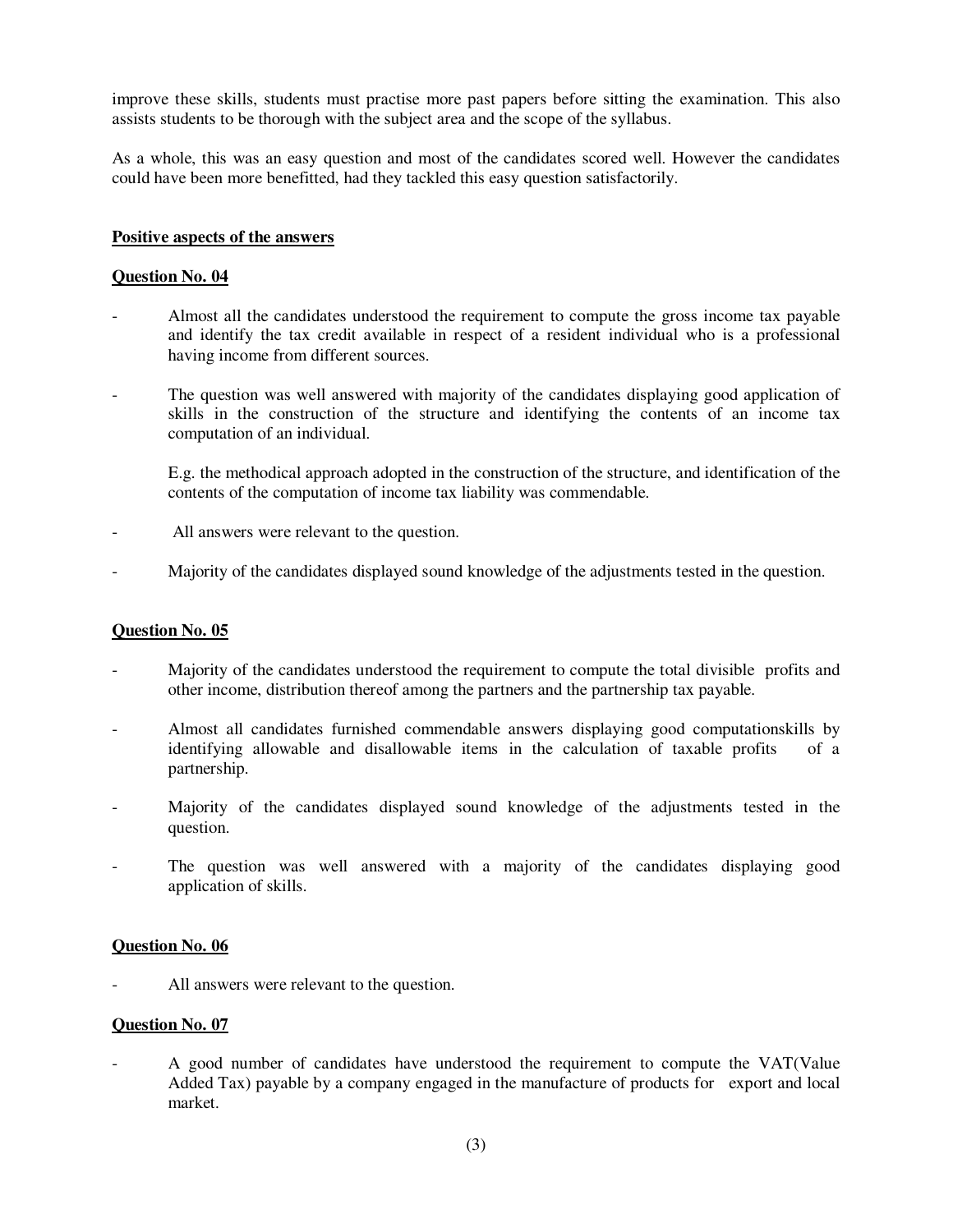#### **Negative aspects of the answers**

#### **Question No. 04**

i A few candidates adopted short cut methods in arriving at the answers.

E.g. Some candidates merely entered the Net Rent, perhaps using the calculator, without showing the workings to support the answer. Such workings carry valuable marks.

- ii Candidates displayed a lack of knowledge:
- E.g. Claiming Rs. 600,000 as tax free allowance (including tax-free employment income allowance) under S.34

iiiDeducting tax credits from taxable income

# **Question No. 05**

Candidates displayed a lack of knowledge.

E.g. Excluding other income in computing partnership tax.

Partnership taxation – applying progressive rates.

#### **Question No. 06**

- This question tested the knowledge of candidates of the provisions of the Inland Revenue Act relating to discount for early payment of tax under the self-assessment scheme.

Only a very few understood the requirement.

A few candidates adopted short cut methods in arriving at the answer.

E.g. Some candidates mentioned only the income tax liability without showing how the taxable income was arrived at.

- Only a very few candidates correctly identified the discount for early payment of tax.

#### **Common difficulties faced by students**

- (i) Illegible handwriting
- (ii) Poor communication skills.
- (iii) Incorrect application of the provisions of the Inland Revenue Act. E.g. In Question No. 04, some candidates claimed the employment tax-free allowance under section 34.
- (iv) A common shortcoming was not writing enough or producing outline notes, which failed to do justice to the depth of the question.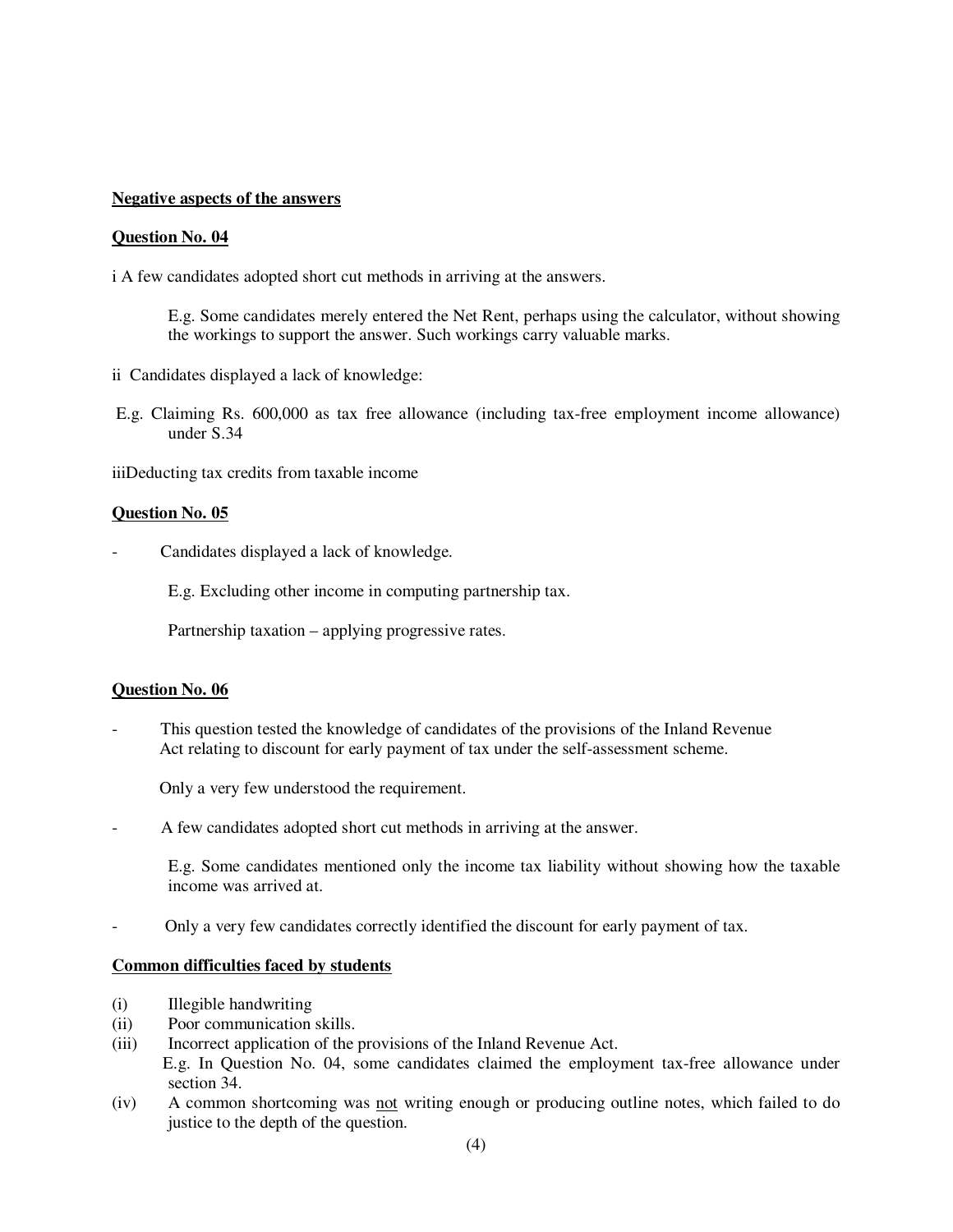E.g. In Question No. 06, some mentioned only the income tax liability without showing the steps on how the taxable income was arrived at. Such answers can only earn a small amount of marks.

# **Possible areas where majority of the candidates made mistakes**

- (a) Not updating themselves with the amendments to the Inland Revenue Act.<br>
(b) Improper reading/understanding of the question.
- Improper reading/understanding of the question.
- (c) Illegible handwriting and poor communication skills.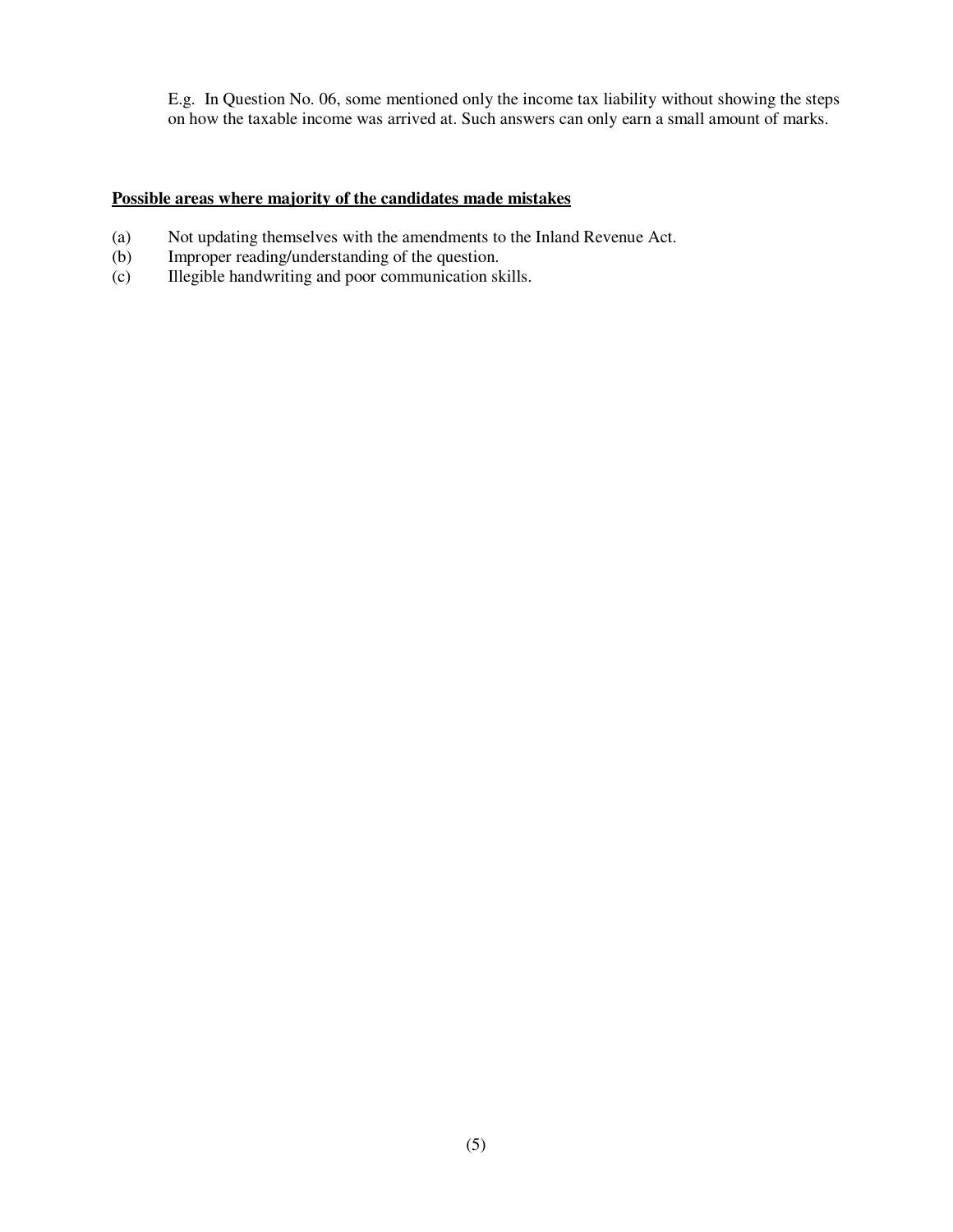

# **Fundamentals of Management Accounting and Business Finance – March 2014**

# **Question No. 01**

# (1) **What was good in answer**

# Understanding of the question

Any candidate, having basic knowledge on budgeting and treatment of absorption costing, can easily understand the Question as it does not involve any complicated costing techniques.

#### Position (quality) of answer

- Position or quality of answers were satisfactory.
- Position of answer was satisfactory by most of the candidates
- Answers by most candidates were good for part (a) which facilitated them to earn 9 marks out of 20 marks
- Considerable number of candidates scored around 15 to 20 marks.

#### Answers relevant to question

- The most of the computations were relevant to the question.
- Fair number of answers were found relevant to the question.

#### Subject knowledge of the student

- Knowledge of candidates were satisfactory regarding simple budgeting
- Knowledge of candidates about computation of absorption rates per unit was satisfactory.

#### Planning (building) the answer

Satisfactory

#### **What was bad in answer?**

#### Understand of the question

Some of answers indicate that candidates have not been patient enough to read questions carefully and comprehend the very simple data i.e. sales price, Rs. 6,000 and Rs. 8,000 quantity of input data 6 sq.ft. and 8 sq.ft of glasses 12 boards etc.

Inability to understand difference of nature of glass and rubber and inability to determine the total quantity (xx Glasses  $+$  xx Rubber = xxxx)

Inability to comprehend the facts given in question had led candidates to make more and more erroneous assumptions and computations.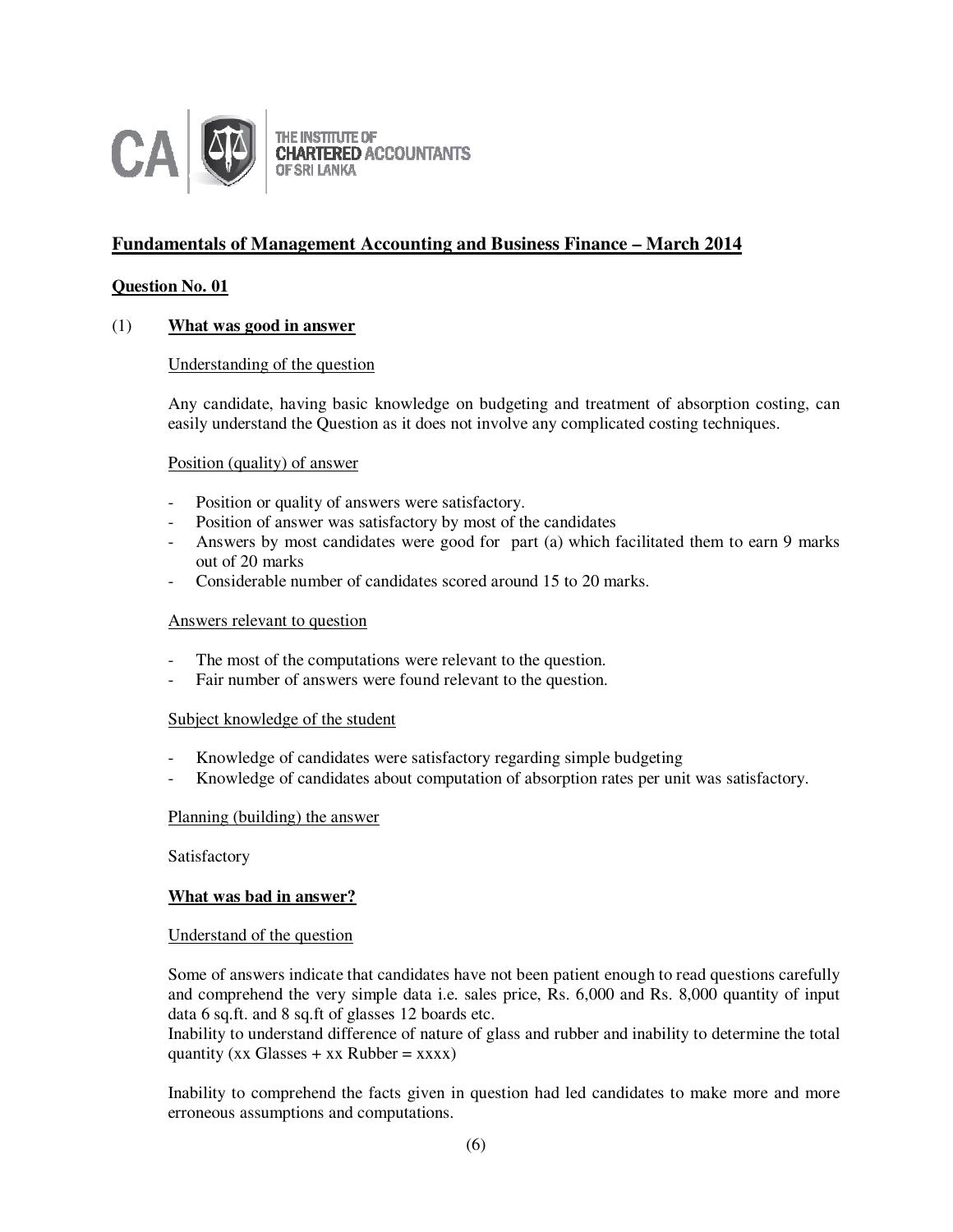#### Position (quality) of answer

Answers to part (b) were not in a better position due to lack of knowledge about computation of overhead absorption rates.

Answers to part (c) and were not in a better position due to either failure to understand the question or lack of time.

#### Answer relevant to question

Methods selected for computation of absorption of overhead rate by some candidates were relevant.

#### Planning (building) the answer

 Some candidates tried answer to latter parts of questions which appeared for them easy to answer first, and were confused when they attempted the earlier parts of the question.

# (2) **Common difficulties faced by the students**

#### Possible areas where majority made mistakes

Quite number of candidates made very simple mistake in additions of figures

# Part (a)

#### (ii) production budget

Some candidates added opening stocks to sales quantity and deduct closing stocks in computation of production quantity of units of Standards and Deluxe incorrectly.

#### (iii) direct material usage

Some candidates added quantity of rubber boards and glass required for standard and Deluxe (12 boards + 12 boards = 24 boards) and (8 sq.ft. + 6sq.ft = 14 sq.ft) respectively and multiplied by total quantity of standard Deluxe  $(60 \text{ standard} + 10 \text{ Delaware}) + 70 \text{ units})$ in computation of raw material quantity for units of standards and Deluxe.

Some candidates computed requirements of total rubber boards and total sq.ft. of glass required for standard and Deluxe separately then add total rubber boards and total sq.ft. of glass required for standard and Deluxe together not recognising the inappropriateness of adding different raw material types together in computation of direct raw material budget.

(iv) Some candidates added opening stocks of raw materials to quantity of raw material required for production and deducted closing stocks erroneously in computingand ascertaining quantity of raw material of glasses and rubber for Standards and Deluxe.

 Some candidates wrote down rubber boards required for Standards and Deluxe under two separate headings and adjusted opening and closing balances twice resulting opening balance as Rs. 140,000 (Rs. 70,000 for Standards and Rs. 70,000 for Deluxe) and closing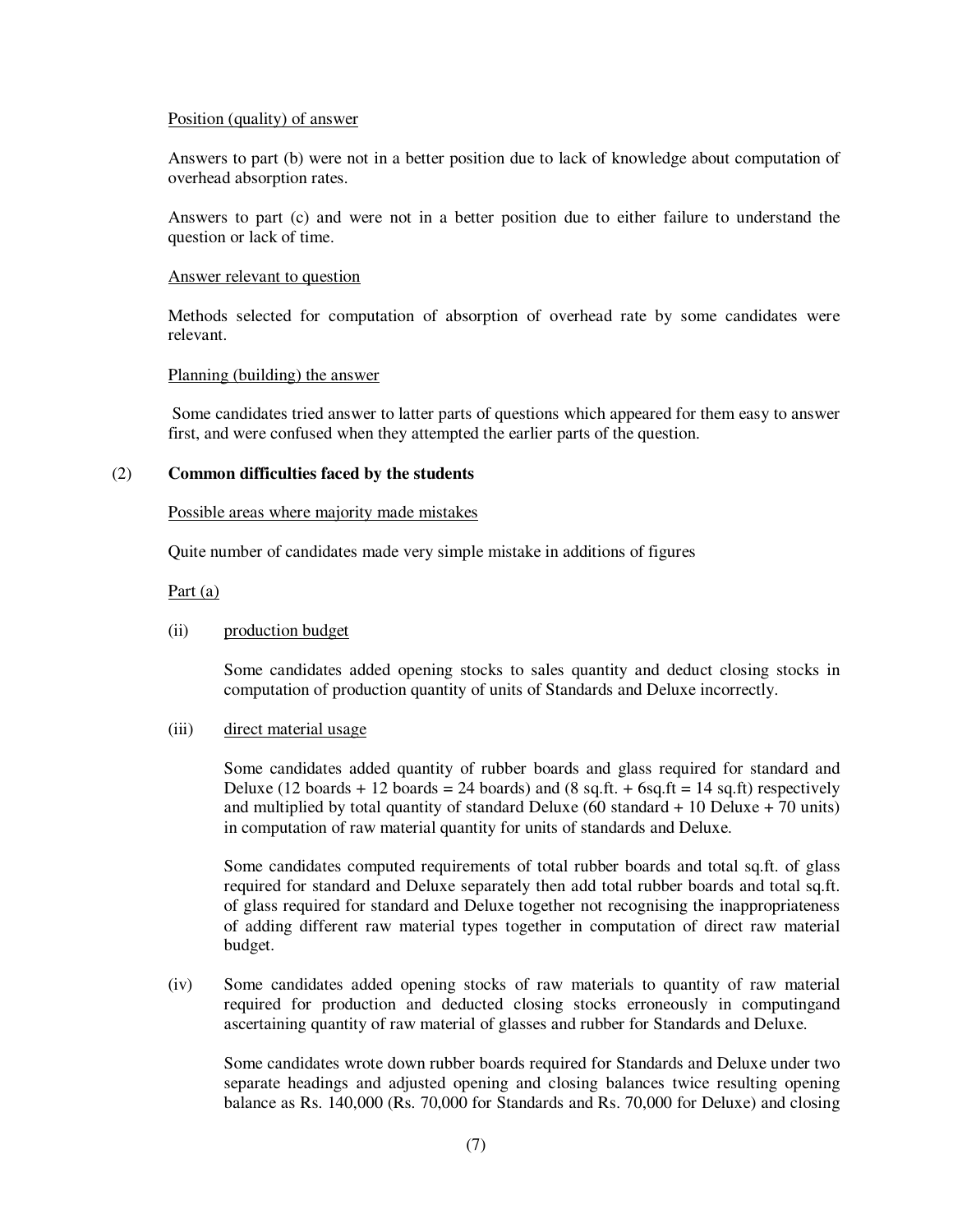balances as Rs. 160,000 (Rs. 80,000 for Standards and Rs. 80,000 for Deluxe) in computation of direct martial purchasing budget.

(v) Some candidates used the quantity to be sold instead of quantity to be produced to compute labour cost budget.

Some candidate used 48 and 12 as direct labour hours per unit.

# **General**

Most of the candidates did not show the total money value that is finally incorporated into cash budget.

Part (b)

- (i) In computation of manufacturing overhead to be absorbed per unit some candidates divided the total overhead cost by direct manufacturing labour hours per each unit separately Some candidates divided the total overhead cost by direct manufacturing labour hours per each unit separately
- (ii) Most of the candidates did not attempt to compute the machine set up overhead.

Same candidates used different but erroneous formulas (30,000/ (Batch size 50X setup time – labour hours per batch  $10$ ) + (40 Batch size X 10 setup time – labour hours per batch)

Part (c)

The most of candidates have ignored the machine set up cost as a unit cost.

Even though some candidates computed the overhead cost per labour hour or machine setup overhead per hour correctly, they failed to ascertain cost per unit correctly.

Some candidates computed the total cost of both items but failed to ascertain correct unit cost.

Part (d)

Some candidates ignored this part or computed only either direct material or finished goods.Some had computed the ending inventory level incorrectly.

Many failed to ascertain correctly the cost of goods sold.

#### **General**

The knowledge of candidates in absorption costing is weak.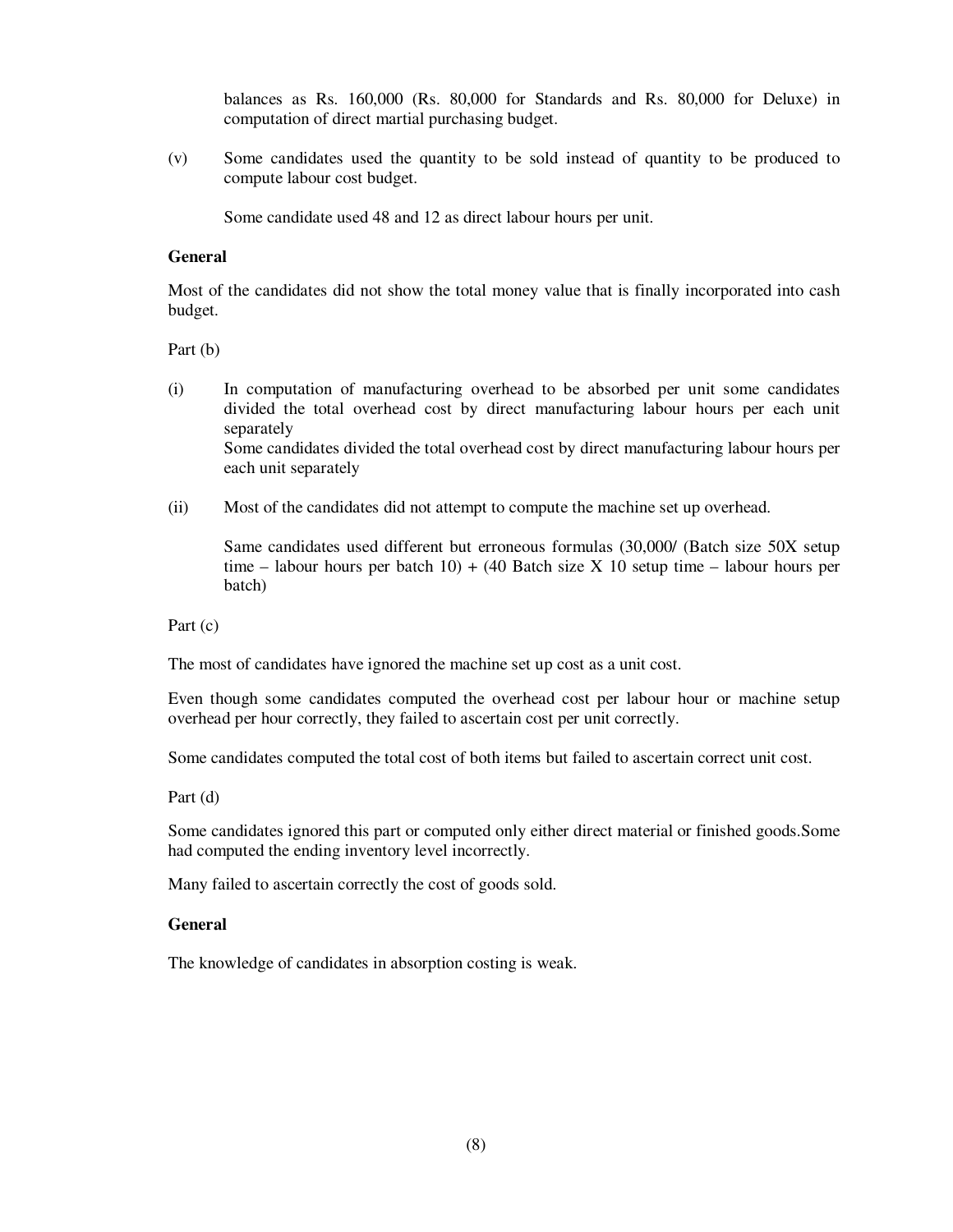# **Question No. 02**

#### (1) **What was good in answers?**

#### Understanding the question

Question is on profit maximisation with limiting factor (evaluating options) and based on the contribution calculation. Since the question is based contribution calculation majority of candidates have approached on that way.

#### Position (quality) of the answer

Satisfactory marks have been allocated to each and every point. Therefore, quality of the answer is fair.

#### Answer relevant to the question

Fair.

# Subject knowledge of the student

Fair.

# Planning (building) the answer

Some candidates have provided quality answers by calculating contribution, identifying relevant cost etc. Identification of relevant facts is not up to the satisfactory level. Identified lack of logical presentation too by the candidates.

#### **What was bad in answers?**

#### Understanding the question

Understood by some candidates as a problem requiring the use of linear programming approach and thereby could not proceed further. Other mistakes observed were;

- Relevant (fixed cost) cost identification errors seen.
- Provide product mixes without having any justification.

#### Position (quality) of the answer

Some had calculated the total contribution by using the limited unit contribution amount instead of the per unit contribution.

#### Answer relevant to the question

Majority have provided irrelevant answers based on one option, instead of calculating profits of two options in part  $(1)$ ,  $(2)$  &  $(3)$ .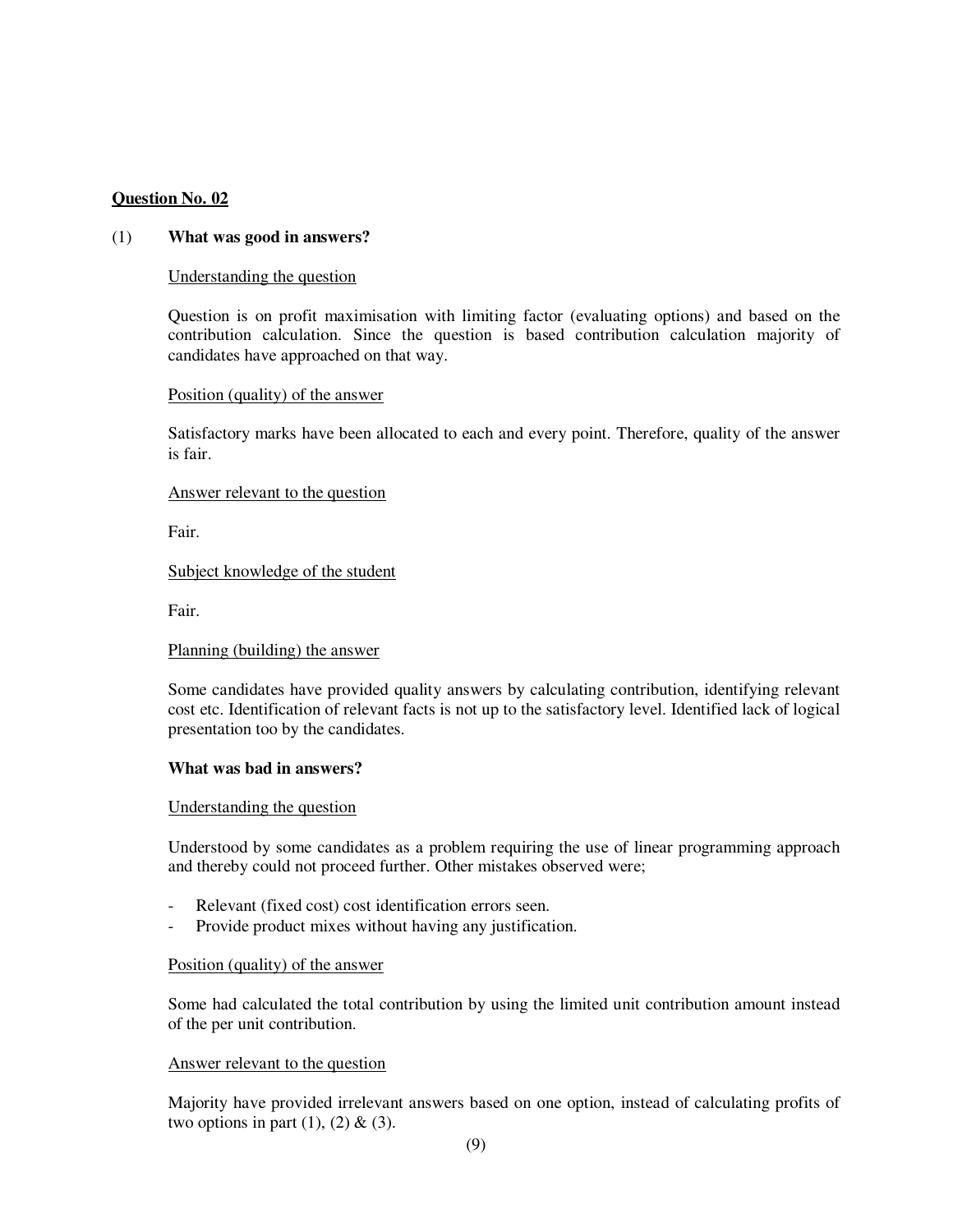#### Subject knowledge of the students

Majority do not have proper subject knowledge in calculation of contribution per unit, contribution calculation, relevant cost (fixed cost) identification, evaluating two options.

# (2) **Common difficulties faced by the students**

Poor presentation Using irrelevant facts.

# (3) **Possible areas where majority makes mistakes**

Contribution calculation Identifying 2 options in each scenario. Relevant cost identification

# **Question No. 03**

# (1) **What was good in answers**

#### Understanding the question

More than 80% candidates attempted the question 03 and out of that 50% scored more than 10 marks. That indicates candidates have understood the question and they were able to provide a suitable answer.

#### Position (quality) of the answer

Good. Most of candidates have fully completed the NPV computation of both options and given the recommendation/interpretation based on their computations.

#### Answer relevant to the question

Question required which option to select and candidates provided relevant answers by evaluating each option.

#### Subject knowledge of the students

Candidates have fair knowledge in project appraisal.

#### Planning (building) the answer

Good.

# **What was bad in answers?**

Understanding the question

Most of candidates failed to understand the saving on rent/rent expenses. Therefore candidates were unable to score the relevant mark  $(2 \frac{1}{2})$  assigned.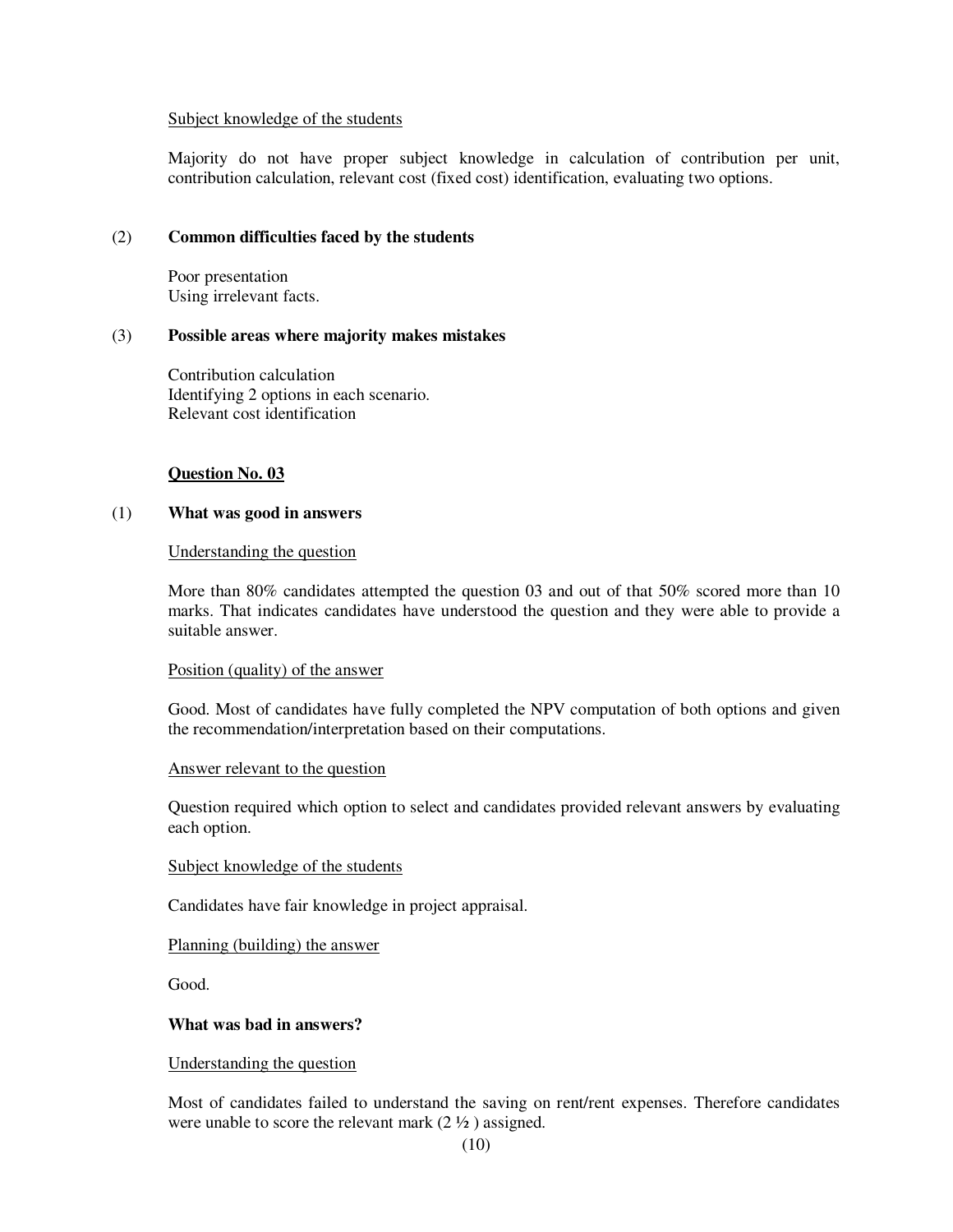# Position (quality) of the answer

Moderate. Most of candidates have provided only the advantages of Payback period without providing drawbacks. Though they know the computation of PV, the way they presented the computations indicates lack of practice.

# Subject knowledge of the students

Some candidates evaluated options not looking at whether it is a saving or and expense as well as whether it is a relevant and irrelevant of an expense.

# Planning (building) the answer

Some candidates could not plan their answers due to limited knowledge on capital appraisal.

# (2) **Common difficulties faced by the students**

Saving on rent calculation and the relevant year, e.g. most of candidates provided 46.8 mn in year  $\Omega$ .

In external warehouse NPV computation, candidates have taken 6 years as project period.

# (3) **Possible areas where majority make mistakes**

When using minus and pluses for each expense or expense cost/saving categories.

Relevant year, e.g. most of candidates correctly computed the saving on rent as Rs. 41.8 mn. But put it under year (2) or year 0 which is wrong.

# **Question No. 04**

#### (1) **What was good in answers?**

#### Understanding the question

Most of the candidates answered part (a) to the question 04 well. Many scored full marks for the part (d).

#### Position (quality) of the answer

The quality for the part (d) answer to the question was very high. Most of the candidates correctly calculated the joint cost after deducting the sales of by product with the method of 'sales of split off point'.

#### Answer relevant to the question

Most of the candidates' answers were relevant to the part (d)requirement.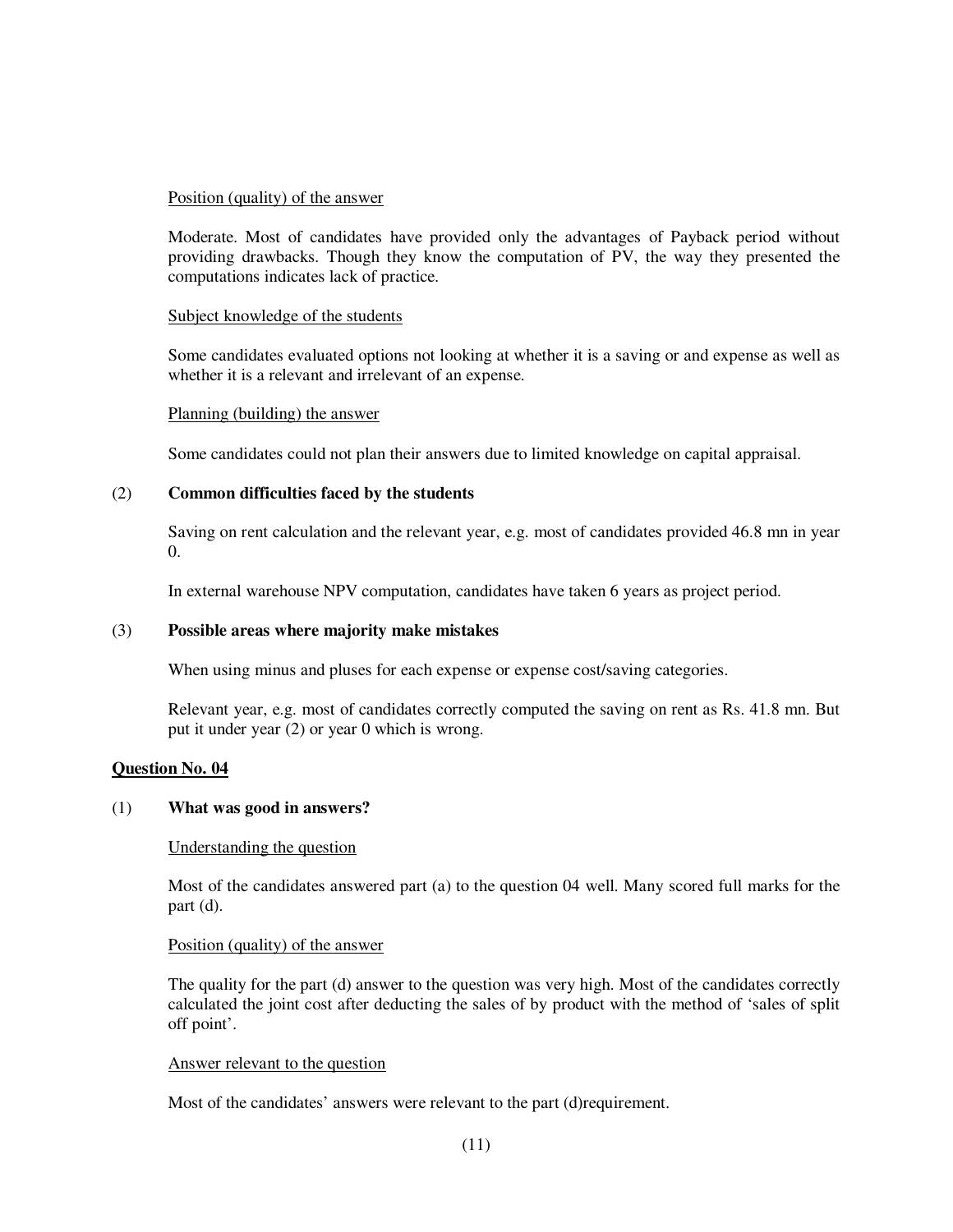# Subject knowledge of the student

The students were able to calculate cost per unit based on physical unit method and some were able to calculate profits for the period accurately. Many candidates knew how to work out the joint cost allocations.

# Planning (building) the answer

Part (a) and (d) candidates had properly planned the answer and many earned full marks.

# **What was bad in answers?**

# Understanding the question

Many candidates had not attempted the part (e) of the question.Only less than five candidates out of 912 scripts understood the question and answered well and got full marks.

# Position (quality) of the answer

99% of the candidates misunderstood the question and considered the 'import duty' as a cost to the SIC rather than an additional benefit and earned no marks. The quality of answers to the part (b) also was very poor. If product E is produced the gain and loss were not considered separately and logically.

# Answer relevant to the question

Most of the candidates had given irrelevant answers to parts (c) and (e) and only comment made to the question by many of them werewithout the required supportive workings.

# Subject knowledge of the student

Most of the studentswere weak in subject knowledge on 'how to handle' by products in a question, opportunity and relevant costs concepts, the concepts of joint cost allocation models, duty effects to the selling price etc.

#### Planning (building) the answer

For part (b), (c)  $\&$  (e), most of the candidatesgiven comments without supportive calculations indicating poor planning/lack of understanding.

# (2) **Common difficulties faced by the students**

- Calculation, casting and posting errors.
- Illegible hand writing.

# (3) **Possible areas where majority make mistakes**

- Adjustments for the sales of by-product.
- Calculation of cost per unit (should be Rs. 250). Most of the candidates answered erroneously by giving R.s 351.38, Rs. 243.87 or Rs. 242.34)
- Adjustments for import duty to sale price.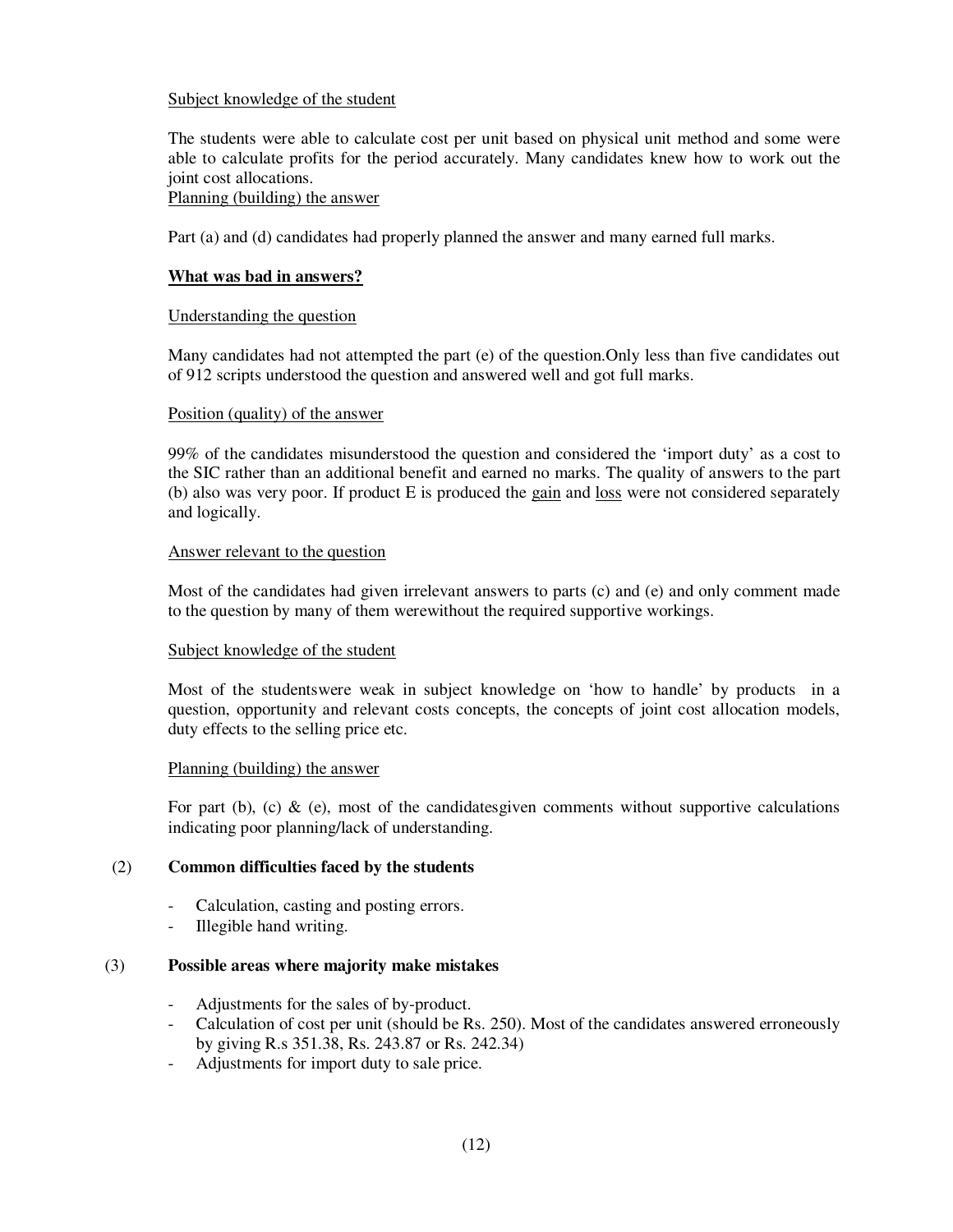# **Question No. 05**

#### (1) **What was good in answers?**

#### Understanding the question

Some candidates have specifically understood the question that is how to calculate the profitability based on marginal costing method and absorption costing method and difference among each method of calculation.

#### Position (quality) of the answer

Some candidates have properly followed each and every step of answering with workings. Therefore, even though there are mistakes in the answer, marks can be given to workings which arerelevant to the question.

Most of the candidates' answers were relevant to the question apart from part (d) of the question.

#### Subject knowledge of the students

Most of the candidates had the knowledge of calculating the fixed manufacturing overhead per unit,total manufacturing cost per unit and the knowledge of marginal and absorption costing methods.

#### Planning (building) the answer

Some candidates have clearly planned the answer to obtain maximum marks and also to save the time,

- e.g. (1) some candidates have not adjusted the opening & closing inventory but considered the same quantity rather than manufacturing quantity and calculated directly the cost of same in a one step under both method.
	- (2) when calculating the contribution, some candidates have calculated the contribution per unit and then calculated total monthly contribution, multiplying by the same quantity. This eliminated the steps of both sales value and variance cost calculation.

#### **What was bad in answers?**

#### Understanding the question

When understanding the question candidates have done some errors and mistakes.

i. Even when asked to prepare the profit statement monthly some candidates have prepared one statement for all three months (not followed the instructions)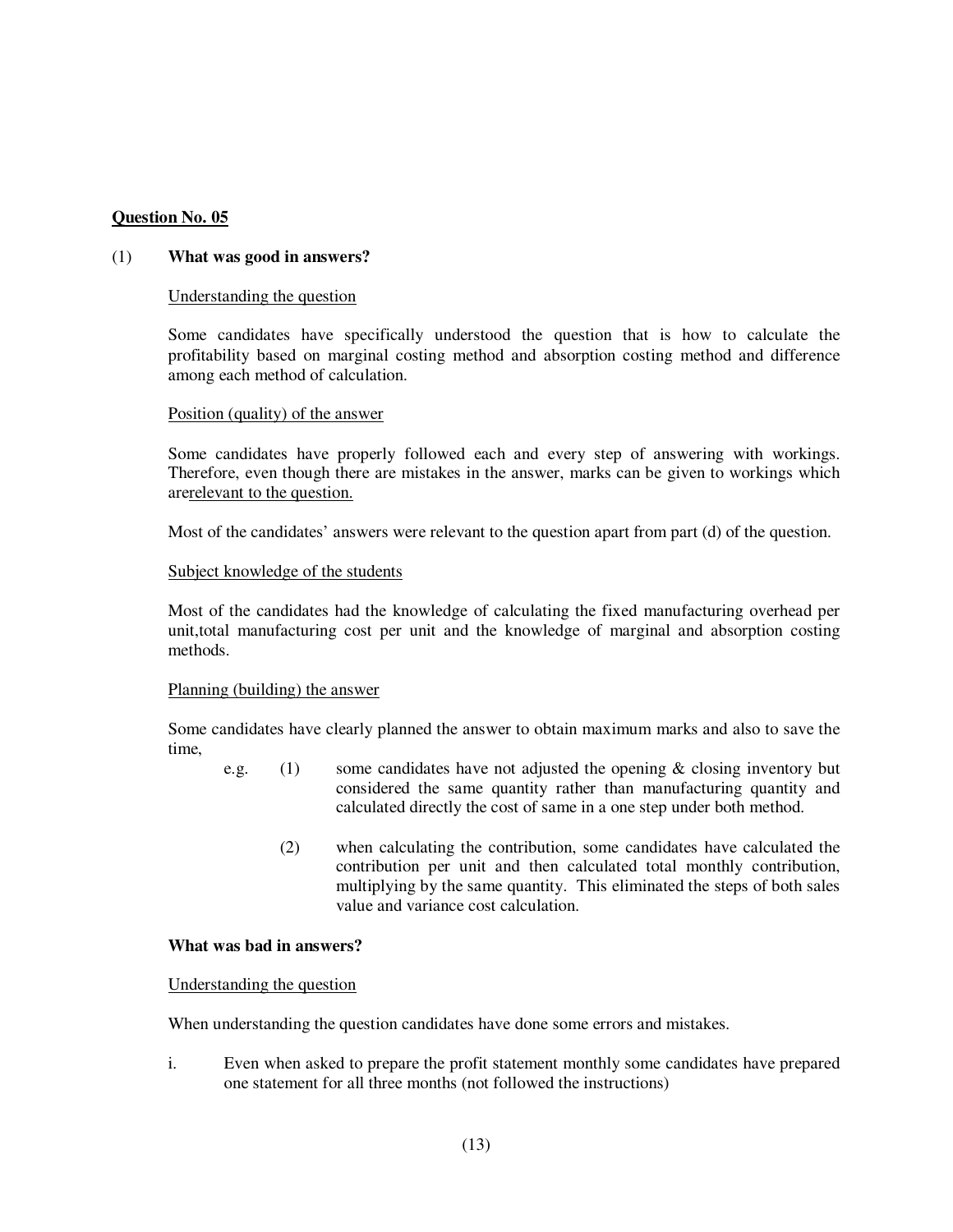- ii. Some candidates have used production capacity of 4,000 instead of budgeted capacity of 3,000 when calculating the fixed production overhead per unit. Haven't read the question properly.
- iii. When calculating the budgeted total manufacturing cost per unit, some candidates have divided the variable cost per unit again by the budgeted capacity utilisation or production capacity.
- iv. Some candidates have calculated performance bonus not for the profit but for the total contribution or cost of same.
- v. Some candidates have applied 5% rather than0.5% for bonus calculation.
- vi. More than 90% of the candidates have not adjusted over and under absorption when calculating the profit under absorption costing.

# Position (quality) of the answer

Workings have not submitted by the candidates therefore marks cannot be given when there is a mistake in the answer. Sometime some important adjustments have been ignored. E.g. over and under absorption adjustment has not been done. When calculating the ending inventory opening inventory has been ignored.

# Answer relevant to the question

For part (d) of the question candidates have written only general ideas and theory.

# Subject knowledge of the students

Some students don't have the knowledge of calculating even fixed production overhead per unit and total cost per unit. Most of the candidates don't have the knowledge of adjustment of over and under absorption under absorption costing.

Candidateshave lack of analytical skills on how to comment on effects of application of each method in an organisation relevant to decision making.

#### Planning (building) the answer

Some candidates haven't planned the answer well. For both part (b) and (c) same method was applied.

Some candidates have done the answer twice thus consuming the time to do other questions.

Some have done the correct way but the method written in the answer is wrong. For marginal costing absorption costing method has applied. Candidates are unaware of the fact that difference in bonus arises due to difference in production and sales.

# (2) **Possible areas where majority make mistakes**

- Over and under absorption.
- Opening and closing inventory adjustment ignorance (most of the mistakes are done due to negligence in reading the question )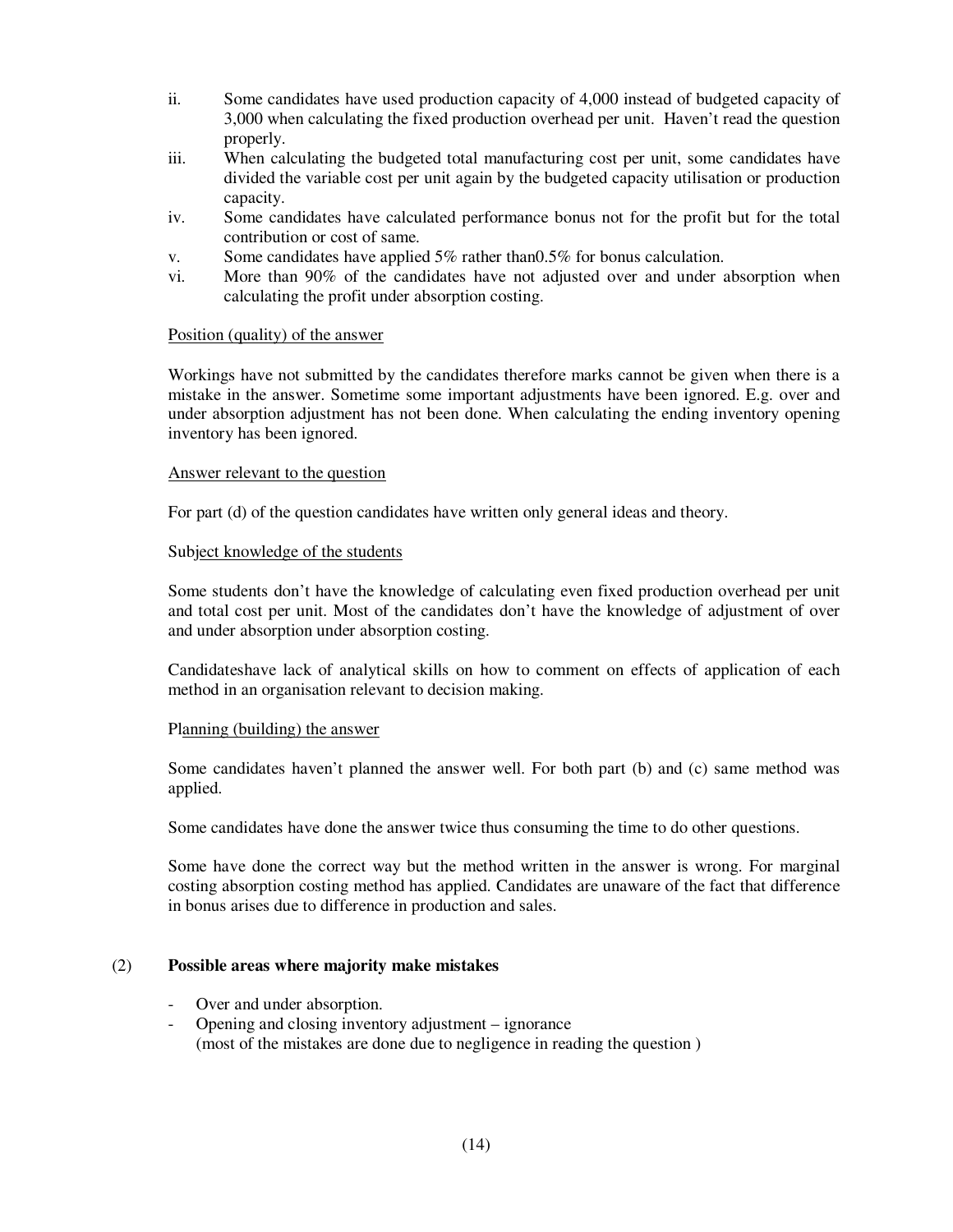# **Question No. 06**

#### (1) **What was good in answers?**

Understanding the question

Fair

Position (quality) of the answer

Fair

Answer relevant to the question

Other than part (b) and (d), other parts, candidates'answers were relevant to the question.

#### Subject knowledge of the students

Material price and labour rate variance calculations are understood by candidates and they are having knowledge to apply the given figures to the formula.

#### **What was bad in answer?**

#### Understanding the question

Part (a) - candidates have calculated per kilo or per hour rate. But they have not understood for example 2 kgs of material I is used for the production. Hence they have calculated per unit standard cost as – Material I Rs. 110, material II 160 labour Rs. 240 etc.

Part (b) – though the question asks to calculate the budgeted FPOH cost per month, some candidates have calculated the per hour absorption rate without understanding the question.

Part (c) - some candidates have calculated material variances only for material I, without understanding the question asks for price and usage variances.

- though the question asks only the usage variance, candidates have calculated material mix variances and material yield variance. This has wasted their time and they have made the answer complicated.
- Though the question mentions that ASP does not maintain material inventories, candidates have adjusted opening and closing stocks when calculating usage variances.

Part (d) -though the question asks for possible causes, candidates have given the answers as follows

e.g. – production is done in a lesser period than the standard.

-actual hours used for production is less than standard labour hours.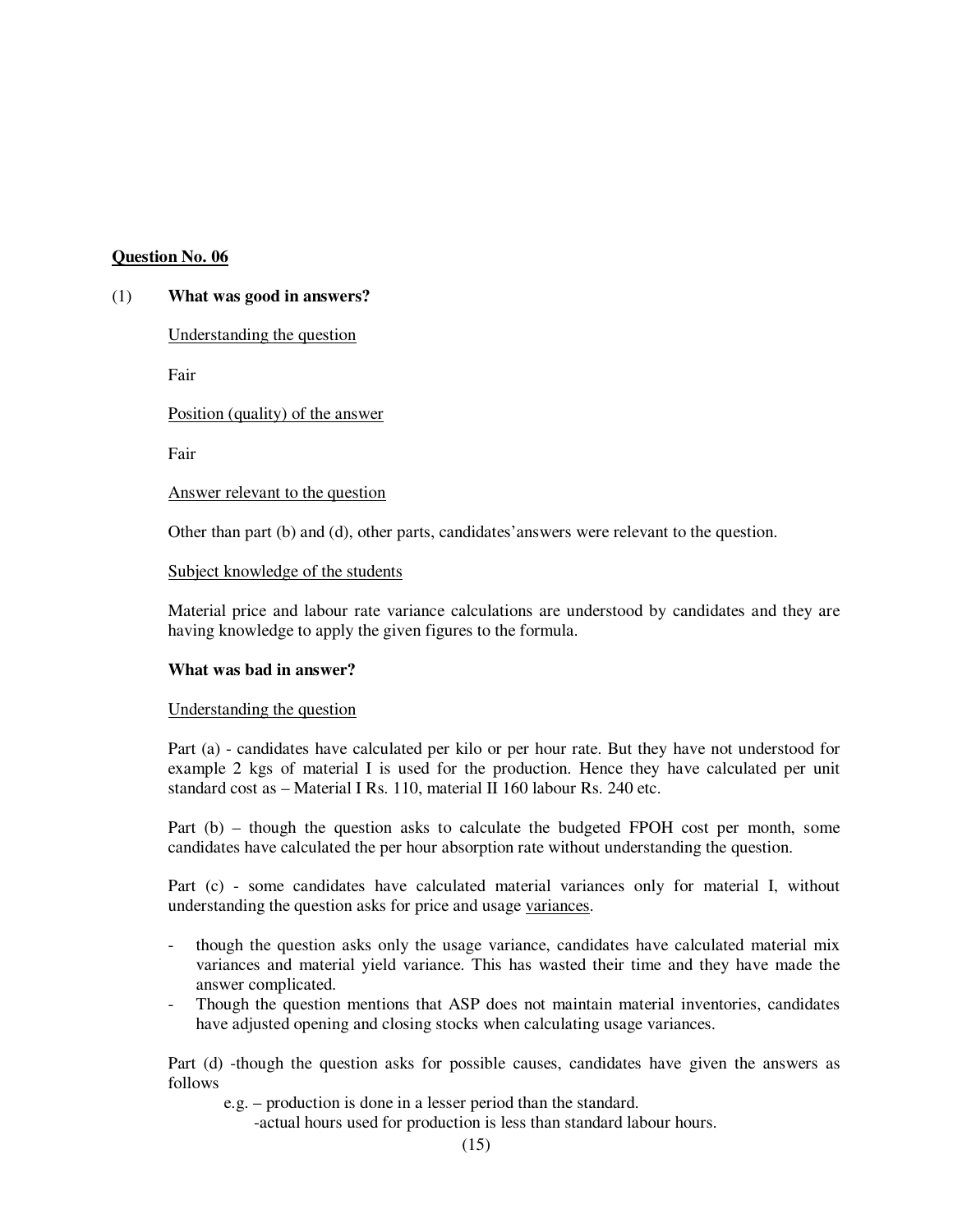Further, some have given answers for favourable labour rate variance without understanding the question.

Position (quality) of the answer

Part (a) -candidates have calculated some cost components in part (a) in Rs. And some are in Rs. '000/

| E.g. | Material I  | 220   |
|------|-------------|-------|
|      | Material II | 1.280 |
|      | Labour      | 0.12  |
|      | VOH         | 0.075 |
|      | <b>FPOH</b> | 0.050 |

Part (b) Most of the candidates have not adjusted the over absorption amount of Rs. 40,000 and even the candidates who have considered the over absorption have added the Rs. 40,000 to Rs. 275,000 or Rs. 280,000.

Part (c) - some candidates have calculated material II price variance as Rs. 46,900, because of not having mathematical knowledge that OX 46900-0.

- Some have calculated material price variance as follows. (i.e. adding the prices of two materials) 58,200 (270-272)
- Two material price variances should be calculated separately and they are not having that knowledge.
- In calculating material price variance, for actual quantity purchased, some have taken the actual production which is incorrect.

# e.g. 5,800 or 5,500

#### Answer relevant to the question

Candidates have calculated per unit profit also which is a waste of their time.

Subject knowledge of the students

Part (a) Some candidates have calculated standard cost per bag without taking the FPOH

Part (b) Candidates have no clear knowledge on how to adjust over absorption cost.

# (2) **Common difficulties faced by the students**

As a whole candidates have made the question complex, because they are not having ability to do the calculations in one method, i.e. either in Rs. or Rs.'000

# (3) **Possible areas where majority make mistakes**

Candidates should spend some time to plan the answers. For e.g. they should answer only for questions asked (material mix variance calculation is not required, per unit profit calculation is not required)

#### (4) **Any other suggestions**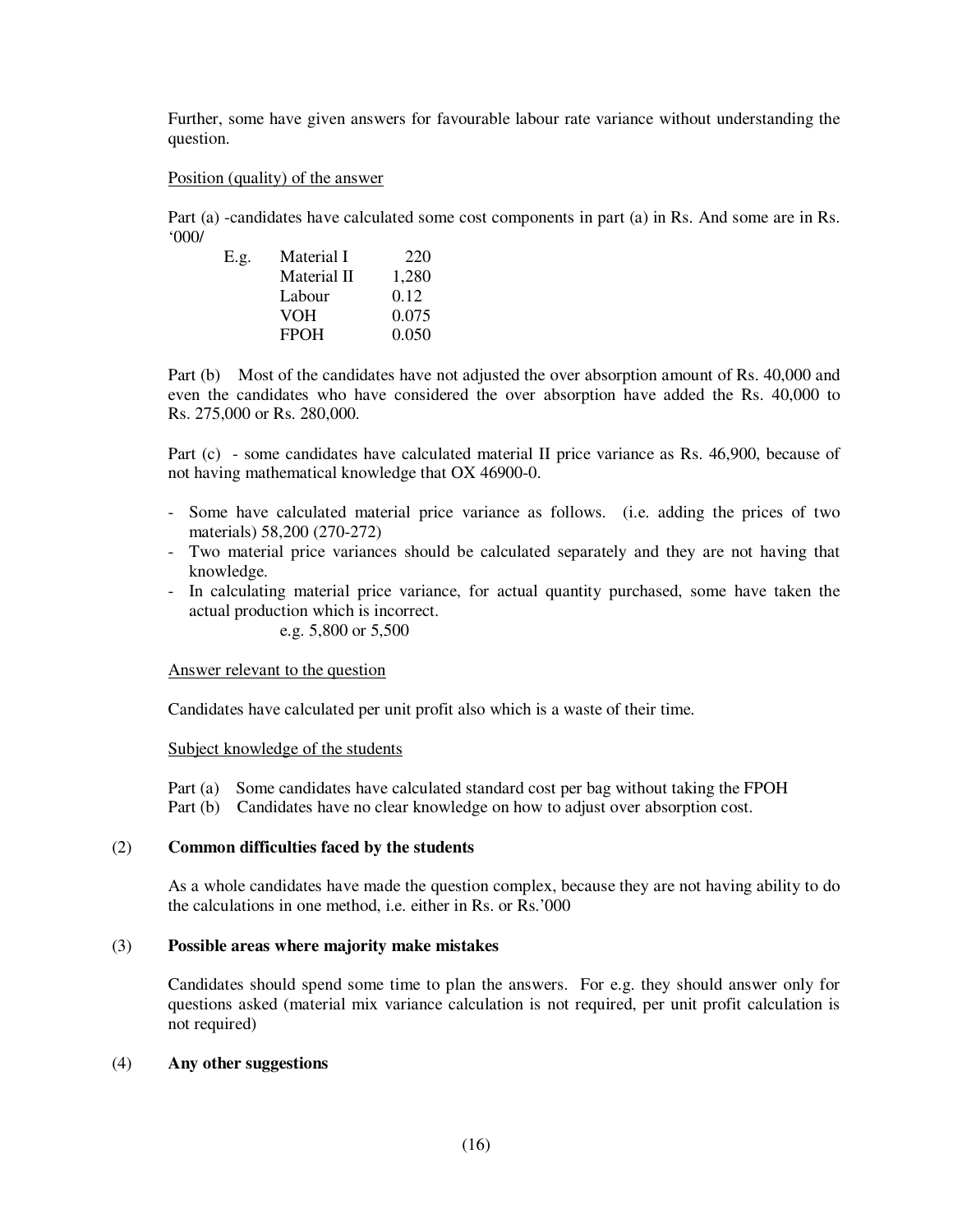It is observed that some candidates have given two, three answers for the same question and given the option to the marking examiner to identify the correct answer. At this stage such practices should be avoided.

It should be emphasised to the candidates that if they do the calculations in thousands they should mention that before the calculation, e.g. '000.

Since these candidates are expected to work with figures in the future, ability to calculate figures accurately is essential.

# **Question No. 07**

# (1) **What was good in answers**

# Understanding the question

Majority of the candidates understood the requirements of part (a), where the candidates had to explain the sub-division of shares and rights issue of shares in relation to the stock market, part (b) (ii) where the calculation of the number of shares and stated capital just after the rights issue was required and part (c) where the candidates were required to state two instances which require valuation of shares.

# Position (quality) of the answer

The answers to part (a) (ii) of the question requiring the candidates to explain the rights issue of shares and part (c) requiring the candidates to state two instances which require valuation of shares where good. Some of the candidates explained the sub-division of shares well and provided good answers to parts (b) (i) and (ii), requiring the calculation of the net assets value per share as at  $31<sup>st</sup>$  December 2013, just after sub-division and just after rights issue and calculation of the number of shares and stated capital just after the rights issue respectively.

#### Answer relevant to the question

Candidates answers were relevant to the question.

#### Subject knowledge of the student

Candidates knowledge of instances which required valuation of shares and of rights issue of shares was good. Some of the candidates had a good knowledge of calculating the NAV per share in all three instances and calculating the number of shares in the stated capital after the rights issue.

#### Planning (building) the answer

Some of the candidates had planned the answer well. Many candidates had made use of their answers to part (b) (i) regarding the rights issue, in answering part (b) (ii).

# **What was bad in answers?**

# Understanding the question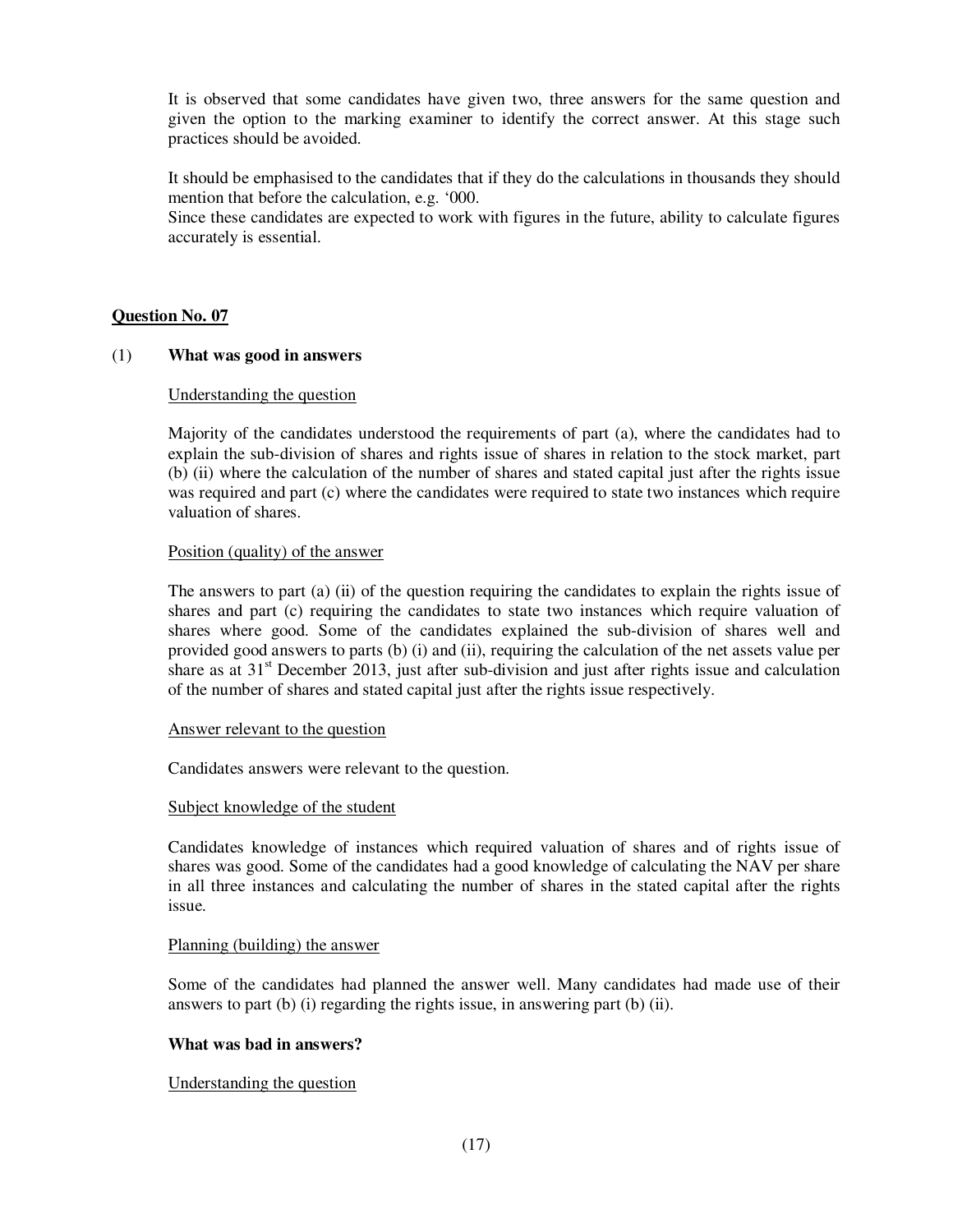Many candidates hadn't understood the requirements of part (b) (iii), where the candidates had to use the share price of the rights issue in arriving at the market price just before the rights issue, (using the information given in the question that the price of a share for the rights issue) and calculate the share price recognising the effects of the dilution in the share price due to the subdivision. Many candidates calculated the NAV for part (b) (i), instead of NAV per share.

# Position (quality) of the answer

The question was poorly answered by a majority of the candidates. Very few candidates answered part (b) (iii) correctly and many candidates answered part (d) poorly. Some of the answers to part (b) (i) and (b) (ii) were not satisfactory.

# Subject knowledge of the students

Majority of the candidates' knowledge of calculating the value of a share of a business utilising information regarding its future annual free cash flows was not satisfactory. A number of candidates confused stated capital with NAV in answering part (b) (ii).

# Planning (building) the answer

A few candidates failed to make use of their calculation of the number of shares just after the rights issue and the increase in the stated capital due to the rights issued in part (b) (i), in answering part (b) (ii)

# (2) **Common difficulties faced by the students**

Many candidates were of the view that NAV increased as a result of sub-division (candidates' answers for NAV after the out-division showed an increase over NAV as at 31 December 2013) and some candidates ignored the increase in the number of shares as a result of the sub-division in calculating the number of shares issued during the rights issue.

#### (3) **Possible areas where majority make mistakes**

Majority of the candidates calculated the nominal value of a share or the NAV per share as at 31 December 2013 as their answer to part (b) (iii). Many candidates failed to calculate the PV of the free cash flows in arriving at the answer to part (d). Others failed to recognise that the Rs. 30 million free cash flow was from year 5 onwards. Quite a number of candidates added the shareholders fund of Rs. 1,440 million shown in part (b) of the question to stated capital and revenue reserve of Rs. 1,000 million and Rs. 440 million respectively resulting in a NAV of Rs. 2,880 million in their answers.

#### (4) **General comment**

It is suggested that the candidates increase their ability to answer information question through practice of past question papers as well as question papers of other recognised accounting institutes.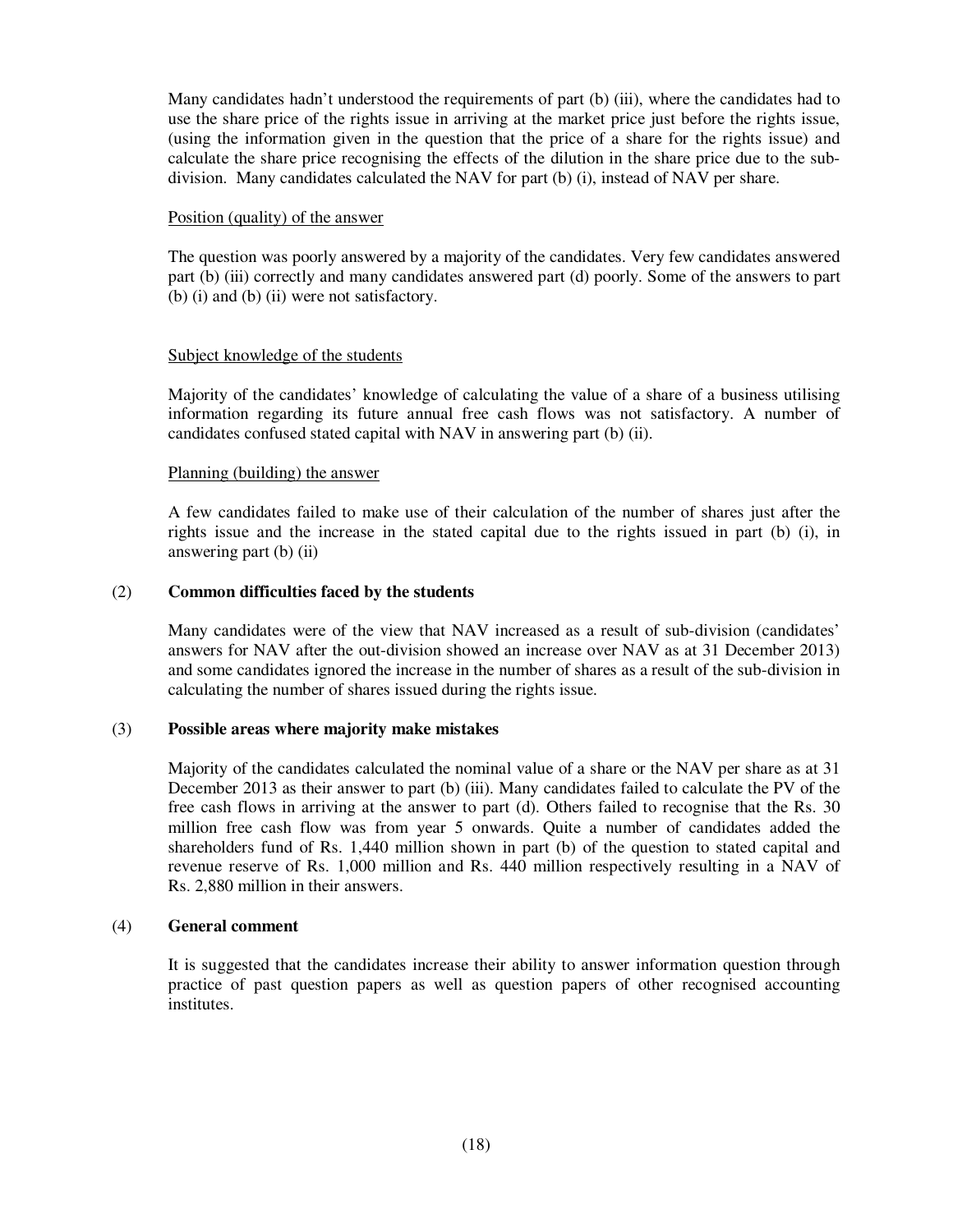

# **Audit and Assurance – March 2014**

# **Question No. 01**

Almost all the candidates have attempted this question. Except for part (a) and (e), the other parts have been properly understood and answered fairly well by many candidates. About 60% of the candidates have obtained 50% or more of the allotted 25 marks.

- Part (b) Many candidates correctly wrote the factors that decide the duties and responsibilities of a practitioner such as legislation or regulations in terms of engagement, quality control, ethical and professional standards etc.
- Part (c) Most of the candidates have written the two methods to narrow the expectation gap i.e. the engagement letter and expanding the conclusion and stated precisely the inclusions therein.
- Part (d) Most of the candidates have identified the form of conclusion as the main difference between reasonable and limited assurance engagements.
- Part (e) Candidates who understood this question have correctly written two audit procedures to identify whether the opening balance contains material misstatements.
- Part (f) Many candidates were successful in correctly identifying the deficiencies such as absence of segregation of duties, receiving and checking of goods for quality by the factory manager who also the authorized signatory for cheques, and earned full marks.

Thus, the subject knowledge and the quality of answers were fairly good.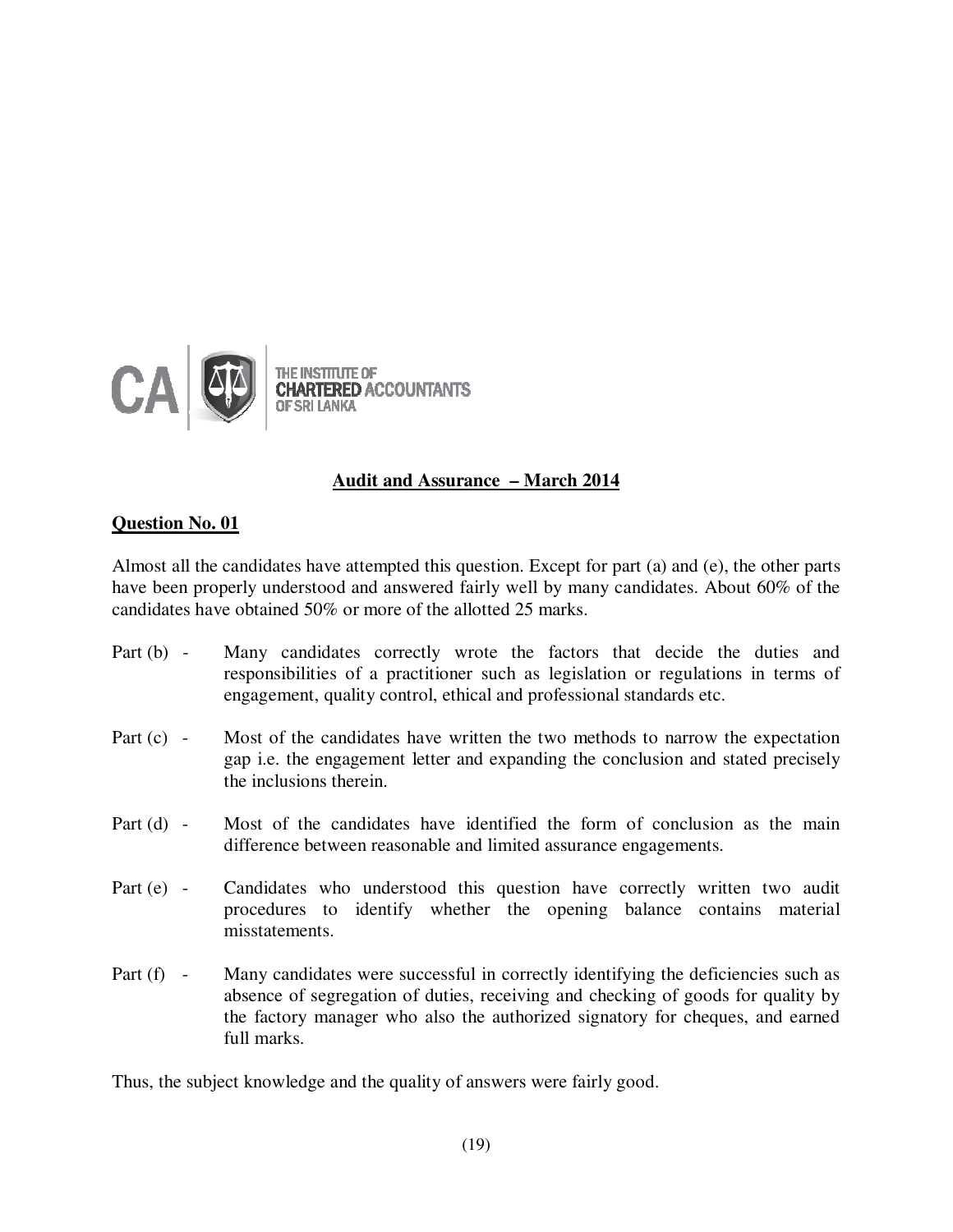Many candidates were not able to correctly understand part (a) and (b) and produced irrelevant answers. The following are some common errors made:

- Part (a) Instead of the main characteristics of an assurance engagement i.e. independence, objectivity and professional judgment, many candidates have written about the elements of an assurance engagement such as the three party relationship, subject matter, suitable criteria, assurance report etc.
- Part (b) Some candidates have mentioned the characteristics of an assurance engagement instead of the factors that will decide on the duties and responsibilities of the practitioner.
- Part (c) Some candidates have explained the meaning of the expectation gap which was not required.

 Some others have mentioned about conducting seminars, and giving publicity in the media about the responsibilities of the auditor and client's management, which were not relevant.

- Part (e) Without writing audit procedures to identify whether opening balances contain misstatements, some candidates have mentioned about giving a qualified opinion, internal control weaknesses, substantive procedures such as physical verification of assets, qualification of the previous auditor, objectivity etc. which are not relevant.
- Part (d) Many candidates have written more than what was expected by the examiners. They have spent a lot of time for just 2 marks. They were not able to manage the scope of the answer commensurate with the allotted marks.

# **Question No. 02**

General understanding of the question was good in respect of parts (a), (c) (ii) and (d), and candidates were able to produce correct answers. Most of candidates have not understood parts (d) and (c) (i) properly and given irrelevant answers. The quality of the answers provided for part (c) (ii) and (d) was of high standard and candidates displayed thorough knowledge on the subject matter.

However, many candidates failed to provide high quality answers in accordance with SLAuS concerned.

For example, in part (a) they have mentioned the matters to be considered in relation to whether a new engagement letter is to be issued, instead of evasion of recurring audit clients envisaged in quality control standards.

The following are some of the common deficiencies observed in the answers: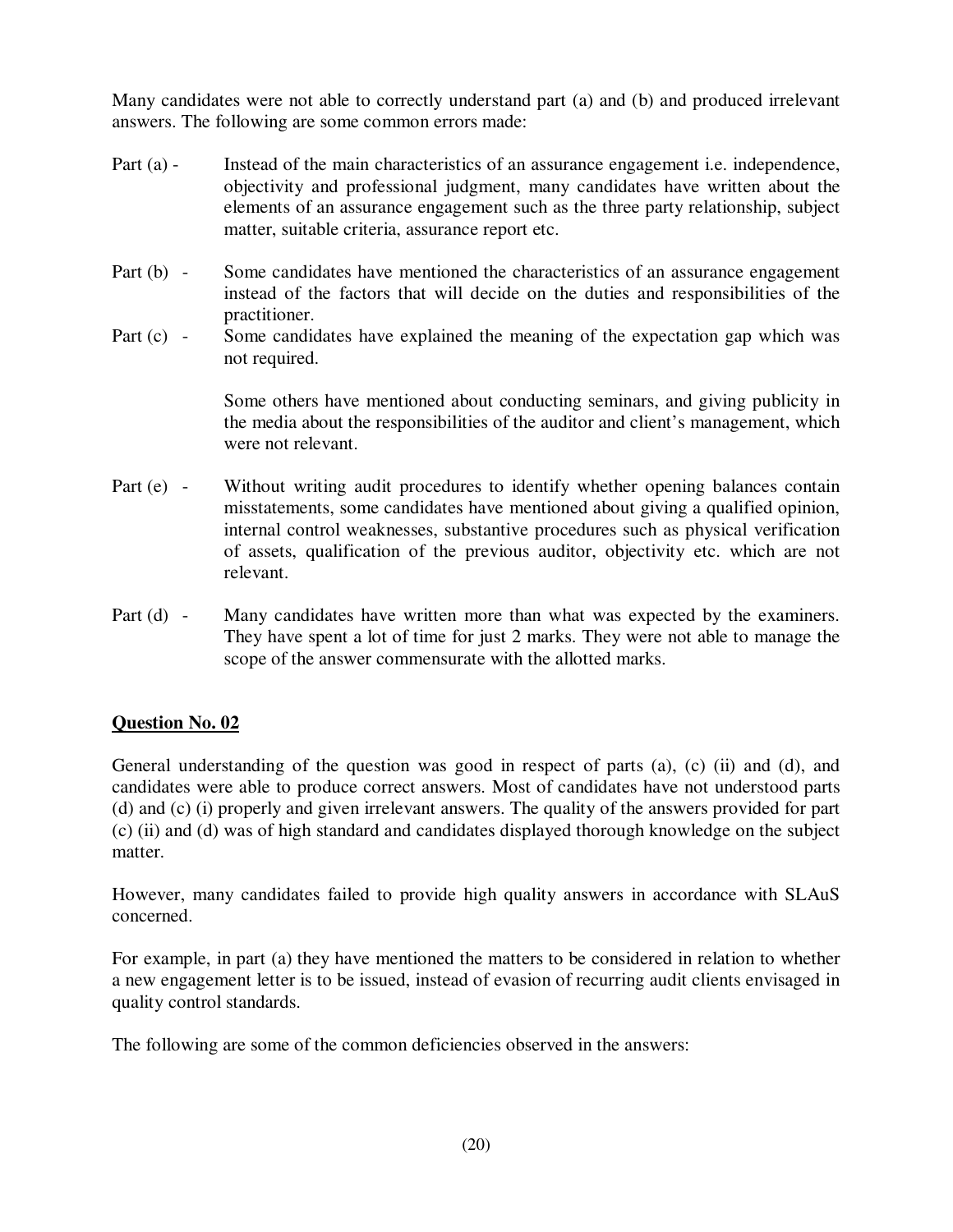- Part (b) Some candidates have written about the audit plan, its objectives and advantages while some others have discussed about inherent risk, control risk and detection risk and internal controls in general.
	- Some candidates were confused or mistaken as to what was expected by the examiner.
	- Most candidates faced difficulties in answering part (c) (i) regarding entity level risk factors of the given scenario. They have just repeated the facts given in the question without identifying the risk factors.
	- Some candidates have written irrelevant as well as lengthy answers. Hardly any candidates wereable to identify the following risk factors:
		- Absence of a process in place in the Accounting Department to identify significant changes in accounting standards and address accounting issues.
		- Weakness in communication channels within the company.
		- Absence of a mechanism for approval and to identify risks that may arise from transactions such as minimum rate guarantee.

# **Question No. 03**

Almost all the candidates have understood well when part (a) is concerned. However quality of most answers was not good due to the inability to differentiate between circumstances and examples. Although the question requires to lists three instances with an example for each, a large number of candidates have offered many examples without referring to circumstances envisaged in the Code of Ethics.

Some candidates were of the view that confidentiality issues are applicable only to the auditor and not to all professional accountants and have given irrelevant answers.

Part (b) was misunderstood by many candidates with the assumption that the new recruitment is to be expected from the employees of the audit firm and presented irrelevant answers.

Hardly any candidates knew an audit firm could provide assistance to assurance clients in the recruitment of senior management personal and the extent to which such services can be provided. Therefore, they displayed lack of knowledge on the subject matter being tested.

Some thought that the audit manager will join Saman PLC and as a result a self-review threat will arise.

Very few candidates mentioned about the type of risk that could arise, significance of the threats, safeguards to be considered and the extent to which such services could be provided.

# **Question No. 04**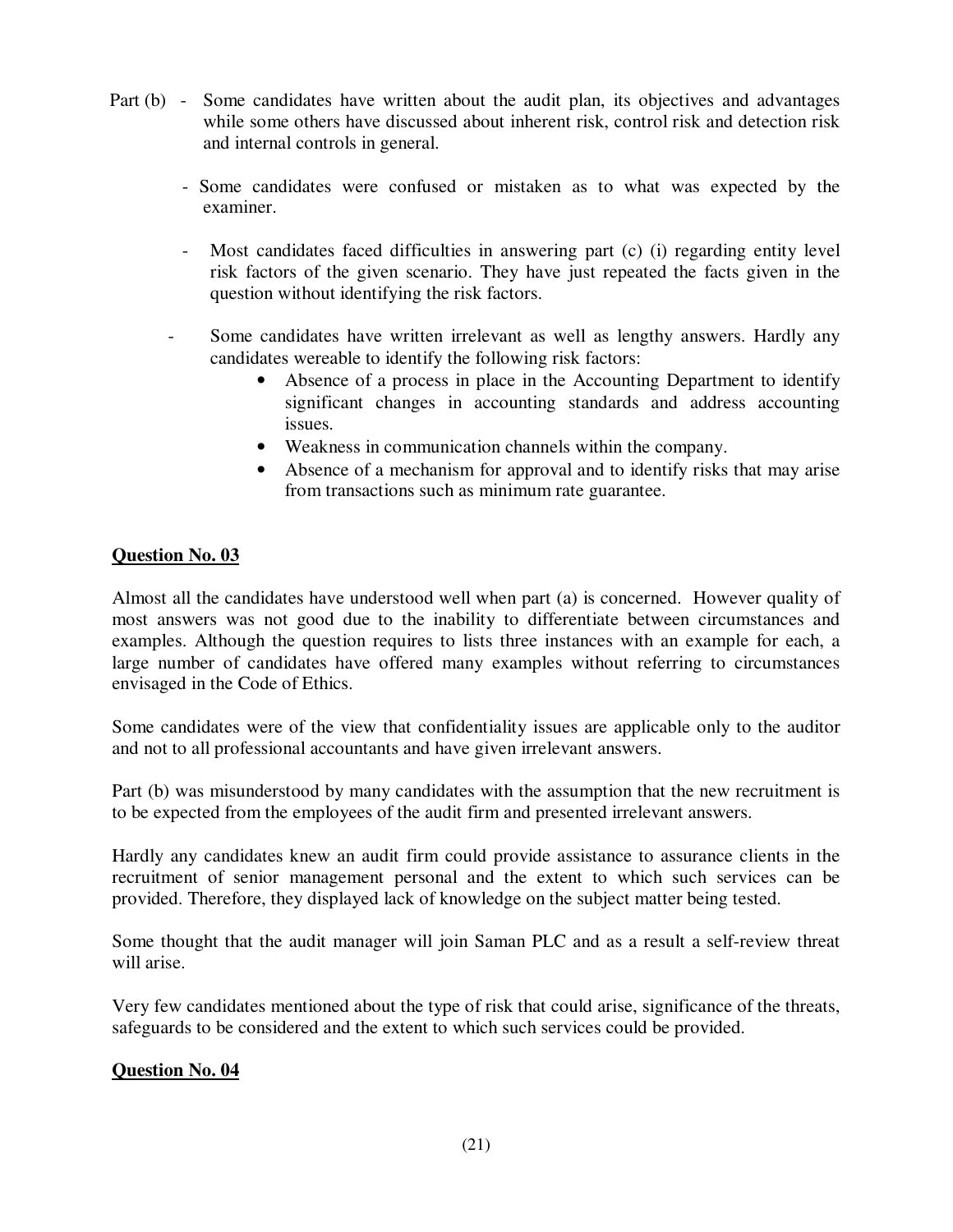Majority of the candidates had understood part (a) and (b) and produced good answers. They displayed a fair knowledge on audit files and the evaluation of audit evidence.

Most of the candidates did not appear to have properly understood the parts (c), (d) and (e). For example, although part (d) requires to state how to assess the adequacy of the expert's work, many candidates dwelt on expert's qualification, competency, capability and objectivity which are not relevant for the question. Relevance and reasonableness of expert's findings or conclusions, assumption and methods used, and completeness and accuracy of source data were omitted by many of candidates.

A large number of candidates did not appear to have read part (d) and (e) deeply and understood what the examiner expected from the question. For example, part (e) requires to state factors to be considered in designing confirmations but many candidates discussed the process involved in obtaining confirmations.

In part (c), instead of stating factors that would influence the sample size for test of details, some candidates have described tests of control and tests of details for classes of transactions and balances and substantive procedures in detail.

Only a handful of candidates displayed a knowledge on sampling for tests of details and factors to be considered in designing confirmations although these topics are covered in the Study Text.

It was observed that a considerable number of candidates could not mention three documents or information that are included in a permanent and current audit files.

# **Question No. 05**

There seemed to be no problems in understanding part (a) by the majority of candidates. However, quality of the answers was not up to expectation. It was apparent that candidates had no adequate knowledge on relevant SLAuS dealing with related parties, subsequent events, and going concern. Around 80% of the candidates obtained less than 8 marks out of the total 15 marks allotted.

Some candidates who seemed to be familiar with the standards in concern, had answered correctly, obtaining high marks. Many others were not able to give the required number of points to earn the full marks allotted.

For part (a) (ii), although the question required to draft 3 questions, many candidates produced essay type descriptive answers disregarding the question requirements.

Furthermore, in parts (a) (i) and (a) (iii), the question required to list audit procedures, but some candidates went on to describe them which was unnecessary and a waste of time. In some cases, more than the required number of points were given. This shows a lack of planning the answer.

Part (a) (iii), (b) and (c) were also not answered correctly by some candidates, and some answers to part (a) (iii) were not relevant.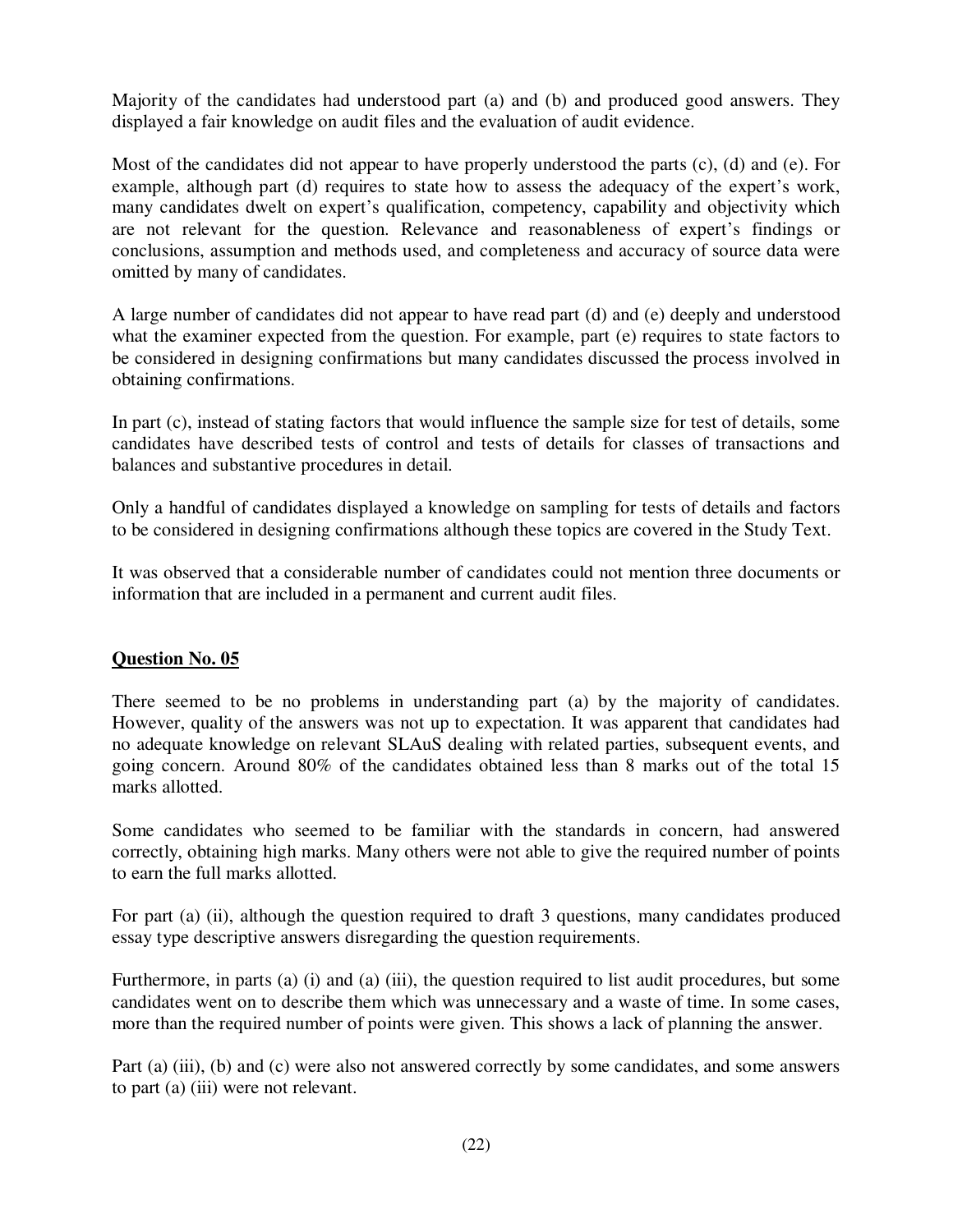Instead of audit procedures to obtain evidence on uncertainty of going concern, many candidates had mentioned going concern problem indicators such as financial operating indicators and other indicators.

In part (b), knowledge on the concept of materiality was very poor.

Part (c) was also not properly understood by many candidates. Thus, the quality of the answers was poor. Even though the examiner required the candidates to explain the importance of documenting conclusions in working papers, a large proportion of candidates explained the importance or advantages of documentation i.e. working papers, so the answers were not relevant to the question.

# **Question No. 06**

Most of the candidates were able to understand the question except part (a). However, many of them could not give the required number of points to earn full marks in each part. Few candidates produced fairly good answers for parts (b), (c) and (d) and earned full marks.

Most of the candidates have not understood what was required in part (a), and they have written about types of risks, physical verification, tests of controls, confirmation from third parties etc.

The following are some of the other common deficiencies observed:

- Most of the answers to part (a) were not relevant. Instead of risk assessment procedures, candidates have written about various types of risks such as liquidity risk, exchange risk, going concern risk, and business risk, audit risk etc.
- The subject knowledge of some candidates was very weak in that, they had no idea at all aboutSLAuS dealing with fraudulent financial reporting (SLAuS 240), risk assessment procedures (SLAuS 315) and the application of the concept of materiality.

In part (b), although the question required to explain 2 ways of fraudulent financial reporting, some candidates had given an example of frauds:

- Some candidates repeated the same point in different ways.
- Some candidates did not appear to have carefully read and understood the question requirement in terms of action verbs of the examiner, and have written whatever they know about the subject matter tested.

# **Question No. 07**

Most of the candidates have understood the question but scored less than 8 marks out of 15 marks. Although they have properly understood the question requirement, they could not give either complete answers or the required number of points.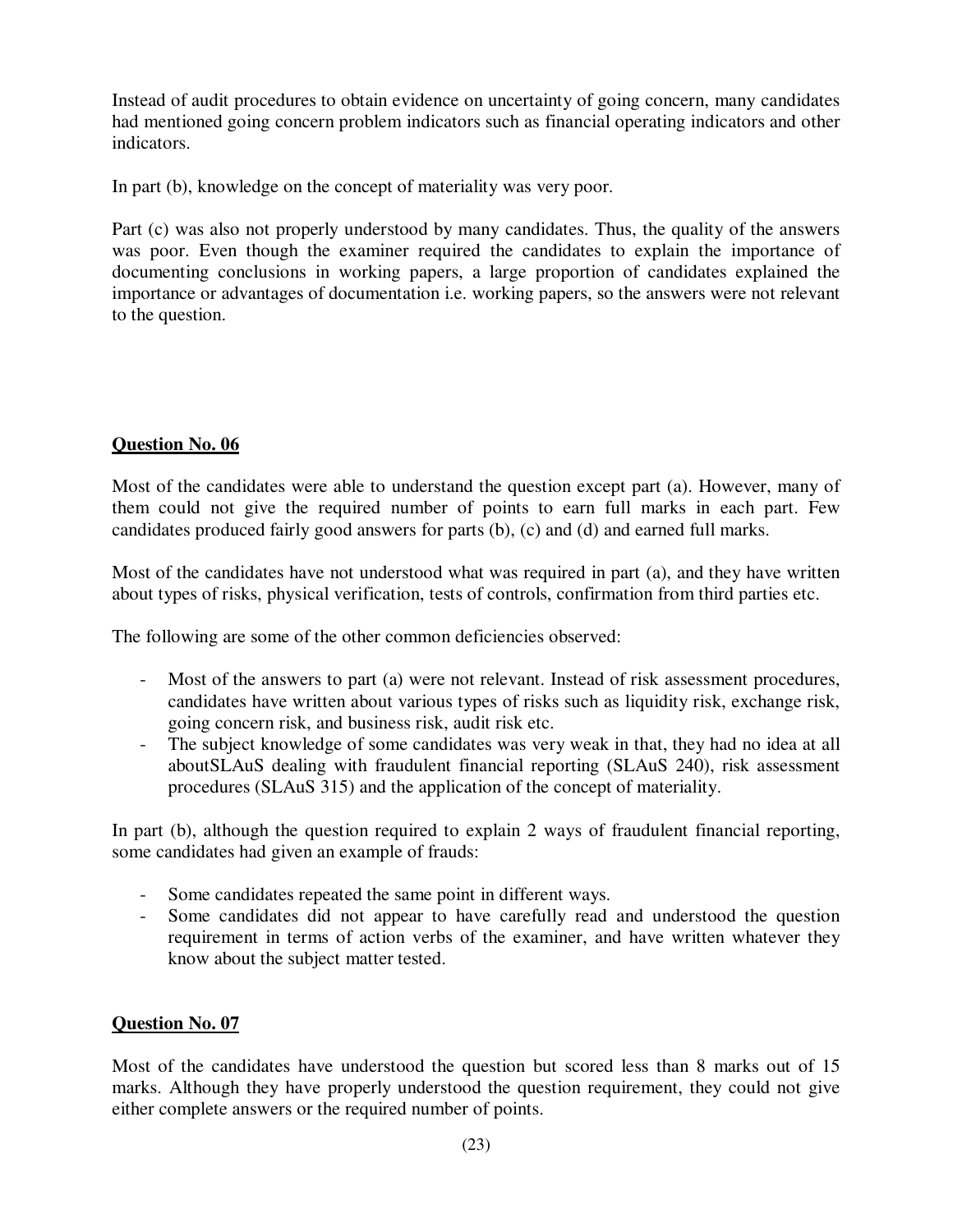For parts (a) and (b), those who were familiar and thorough with SLAuS 330 being tested, had scored high marks.

A good number of candidates found it somewhat difficult to define the terms substantive procedure and tests of controls.

Instead of definition of the terms, many have listed examples for substantive procedures and tests of controls.

Many candidates have omitted the following words in their definitions for substantive procedures:

- Material misstatement
- At the assertion level

In the tests of controls definition, the words preventing or detecting and correcting were missing.

In part (b), although the question was clear and understandable, most of the candidates (approximately 90%) have not given correct answers, despite the fact that the answers to both parts are readily available in SLAuS being referred to above and Study Text. This displayed a poor level of subject knowledge of the candidates.

In part (c), most of the candidates produced correct answers and earned full marks.

In part (d), a significant number of candidates have either not attempted or badly answered the question. Some have suggested to qualify the audit report while some others discussed what are subsequent and audit procedures are to be conducted for verification of those events.

In part (e), 80% of the answers were not relevant. Most of the candidates have written the methods of collecting evidence such as inquiry, inspection, observation etc.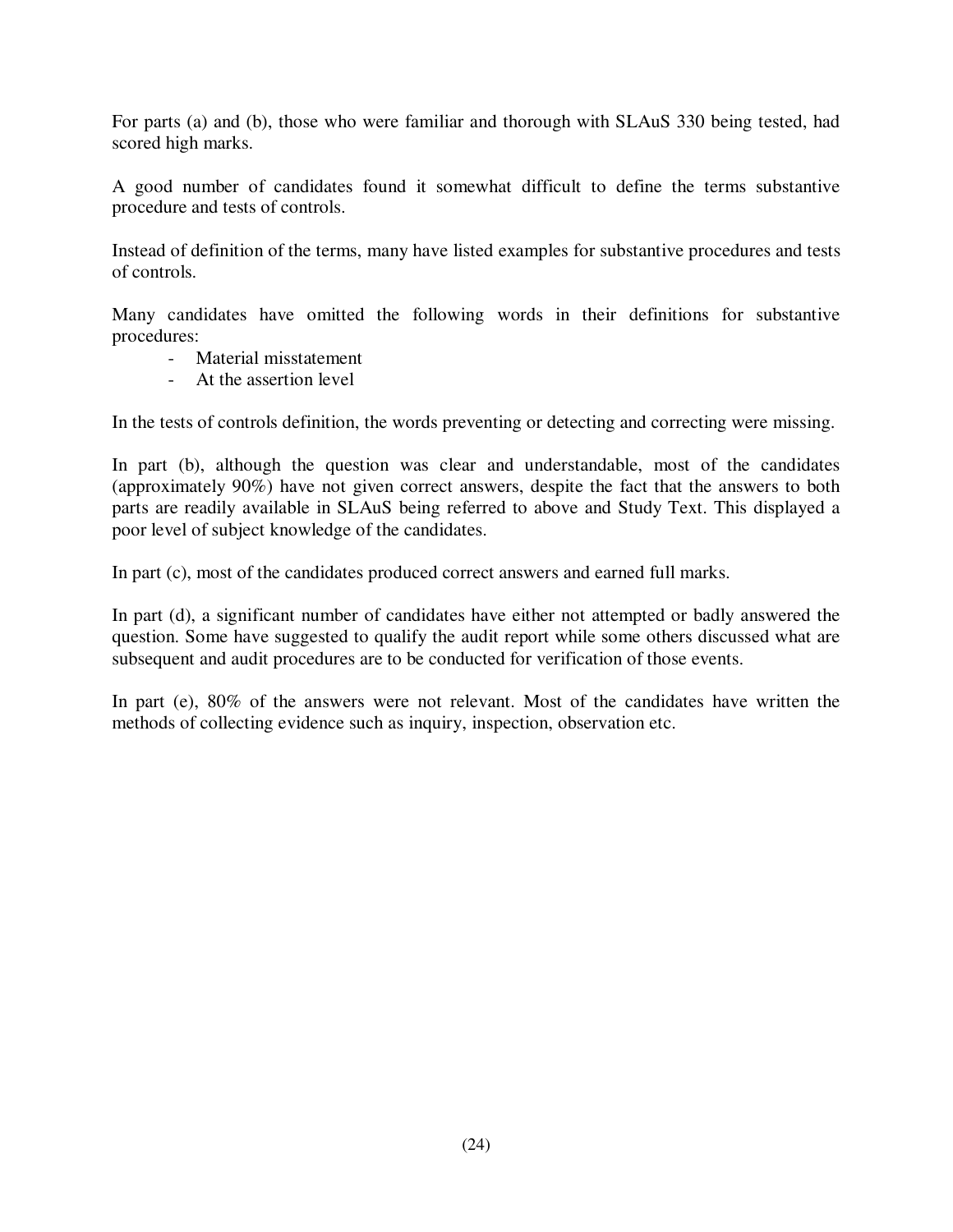

# **Information Management – March 2014**

# **Question No. 01**

Majority of the candidates well understood the part (a) of the question and given relevant answers. Subject knowledge also can be considered as well.

However part (b) of question did not understood correctly. Their answers are not relevant to the question, and subject knowledge on JAD may not good. Most of them have described advantages/disadvantages of blood bank instead of advantage/disadvantage of JAD techniques.

# **Question No. 02**

Majority of the candidates failed to draw a DFD diagram for blood donating system. Only few of candidates were able to give good answer for part (a). Most of candidates did not understand this part.

In part (b), most of candidates given good answers. Their subject knowledge on system is good. Contracts mechanism in part (c) also well understood by candidates and given good answers.

# **Question No. 03**

Part (a) defining a computer network and part (c) advantage of homeless network was correctly understood by most of students and given good answers. However answering in part (b) is not enough. Explanation are not enough to give full marks. In part (d) also not clearly understood by most of candidates. However some of candidates have given very good answers for part (d).

However, majority of candidates were taken more than 8 marks out of 15.

# **Question No. 04**

Majority of candidates given better answers for part (b). Candidates'subject knowledge on source program, carry less and object programme is not sufficient. Most of answers in part (a) are irrelevant. However majority of candidates had more than 7 marks out of 15.

# **Question No. 05**

Most of candidates understood the part (a) of the question and given correct answers. Expectations are not enough to obtain full marks. In part (b) answers are also not as expected in question, most of them given general threats to the computer system without considering e-commerce system.

Most of candidates given correct answer for part (b).